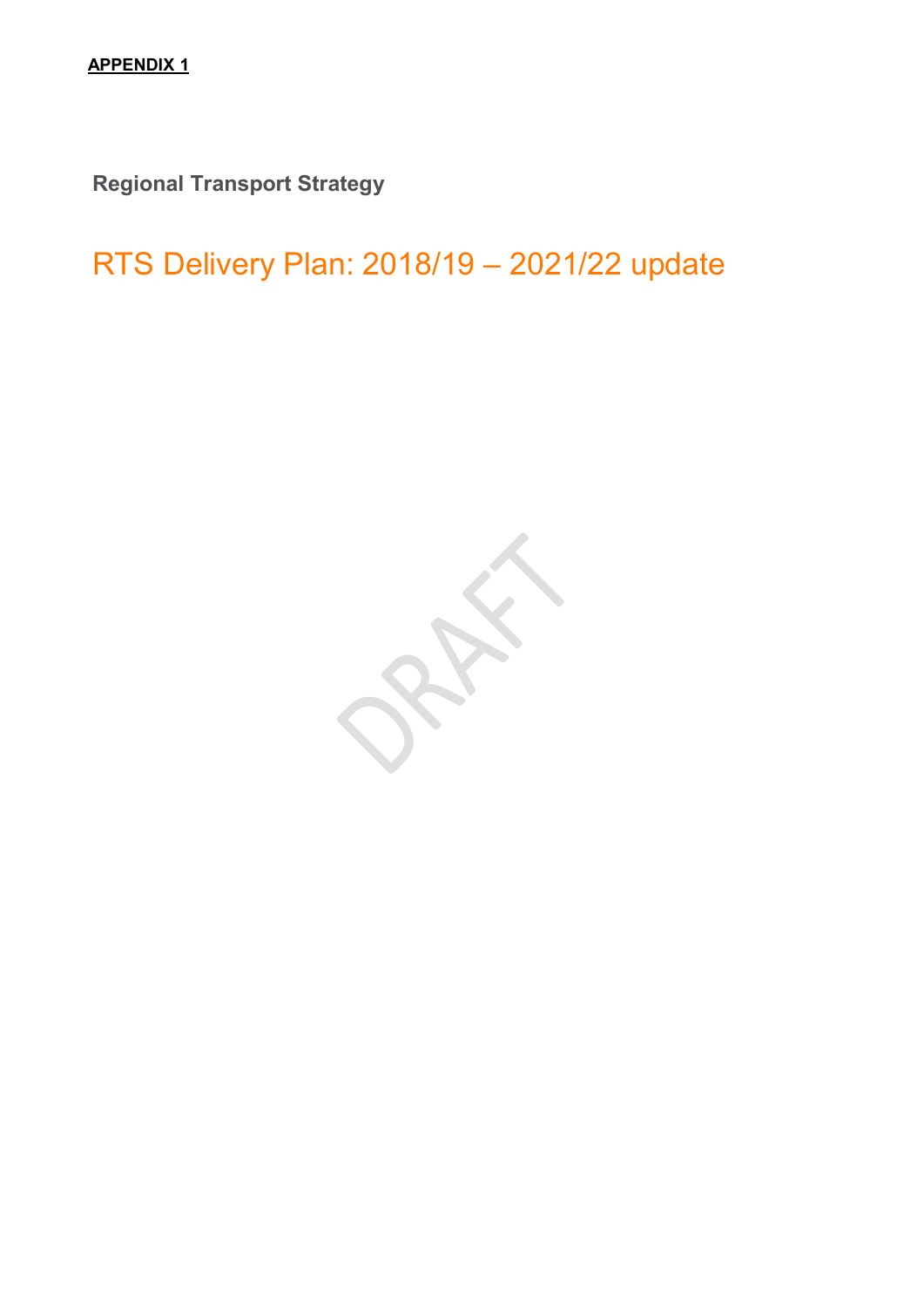SPEN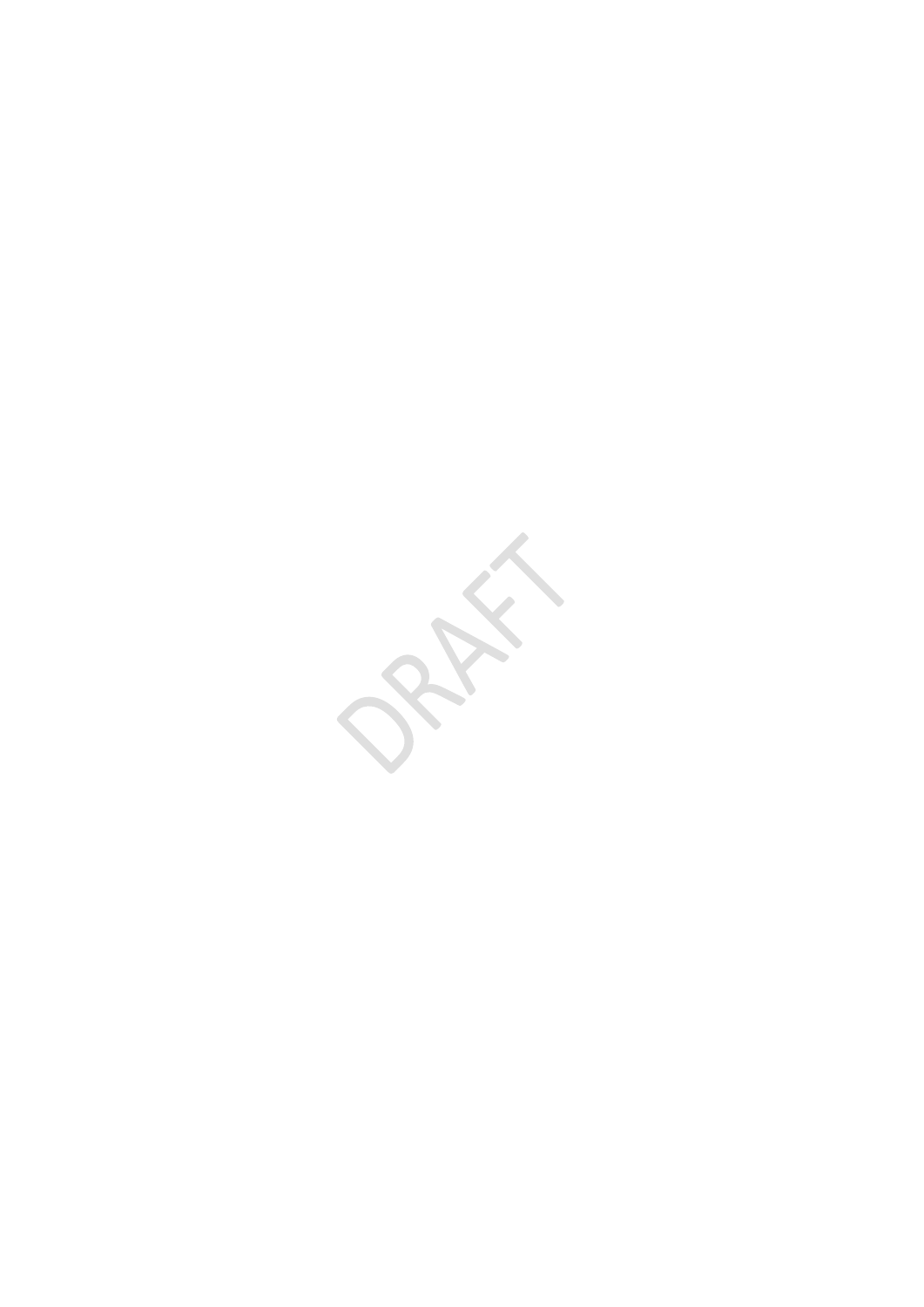#### Table of Contents

 $\rightarrow$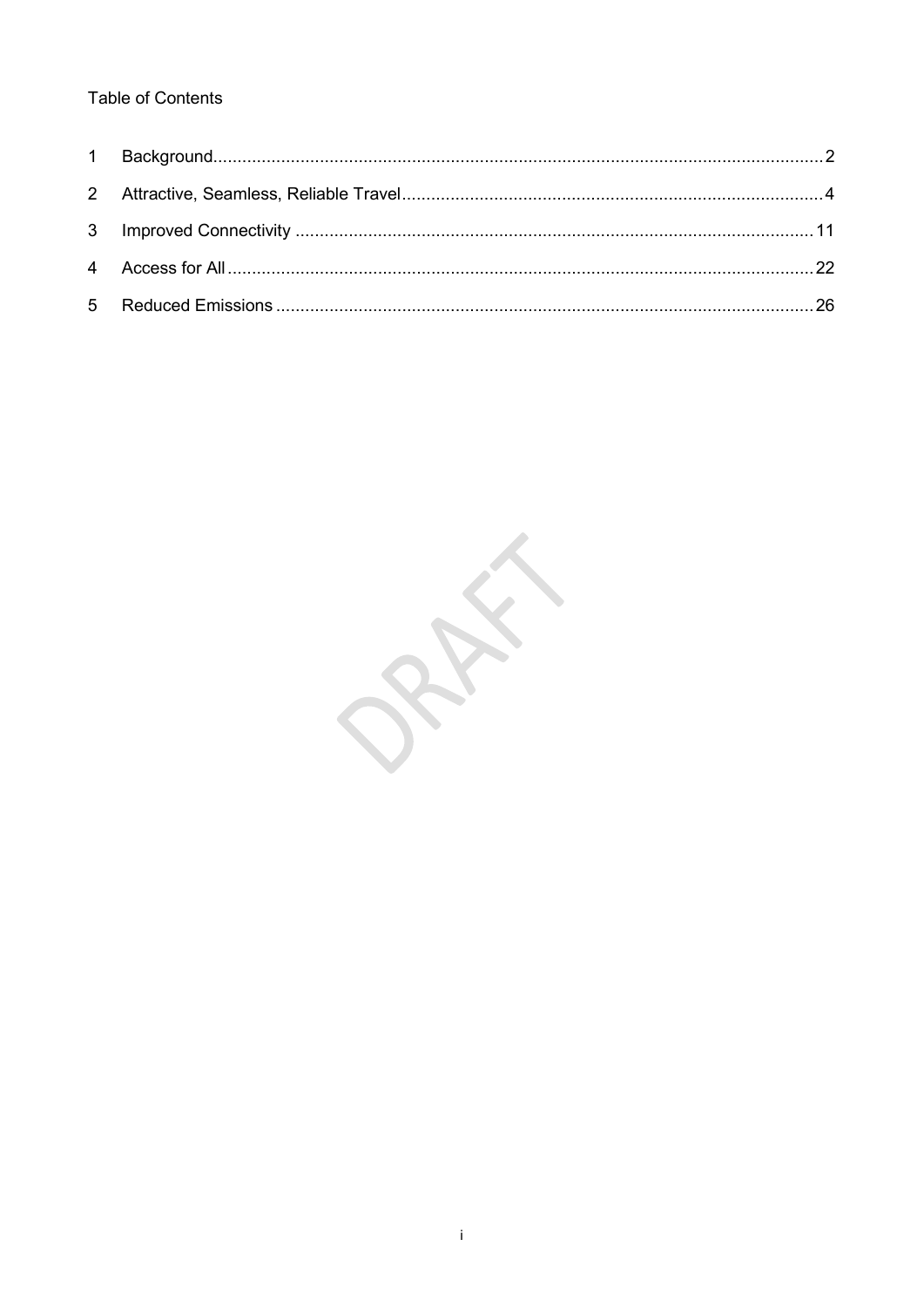#### <span id="page-3-0"></span>**1 Background**

The Regional Transport Strategy (RTS) Delivery Plan sets out the transport projects, actions, services and other activites that are taken forward in line with the strategic priorities of the RTS. The current plan was approved by SPT Partnership in 2018 to cover the period 2018/19 – 2020/21. In November 2020, the SPT Partnership agreed that the current plan should be extended to 2022 to accommodate the COVID impacts on the programme to develop the new RTS. This report includes a progress/update actions & projects during 2018/19 – 2020/21 and projects and actions planned for 2021/22. The Delivery Plan includes projects, services and other activities directly delivered by SPT or those delivered by SPT partners with support from SPT.

*A Catalyst for Change, The Regional Transport Strategy (RTS) for the west of Scotland 2008-2021* sets out a vision for transport for the region and shared goals of SPT and partners. The RTS, in line with Scottish Government guidance, is a high-level strategic framework with delivery plans and monitoring reports prepared at regular intervals. Strategic priorities set out the key intervention areas to deliver the Strategy and four strategic outcomes describe the beneficial societal impacts to be achieved through delivery of the Strategy. The Strategy Framework is shown in Figure 1 (overleaf).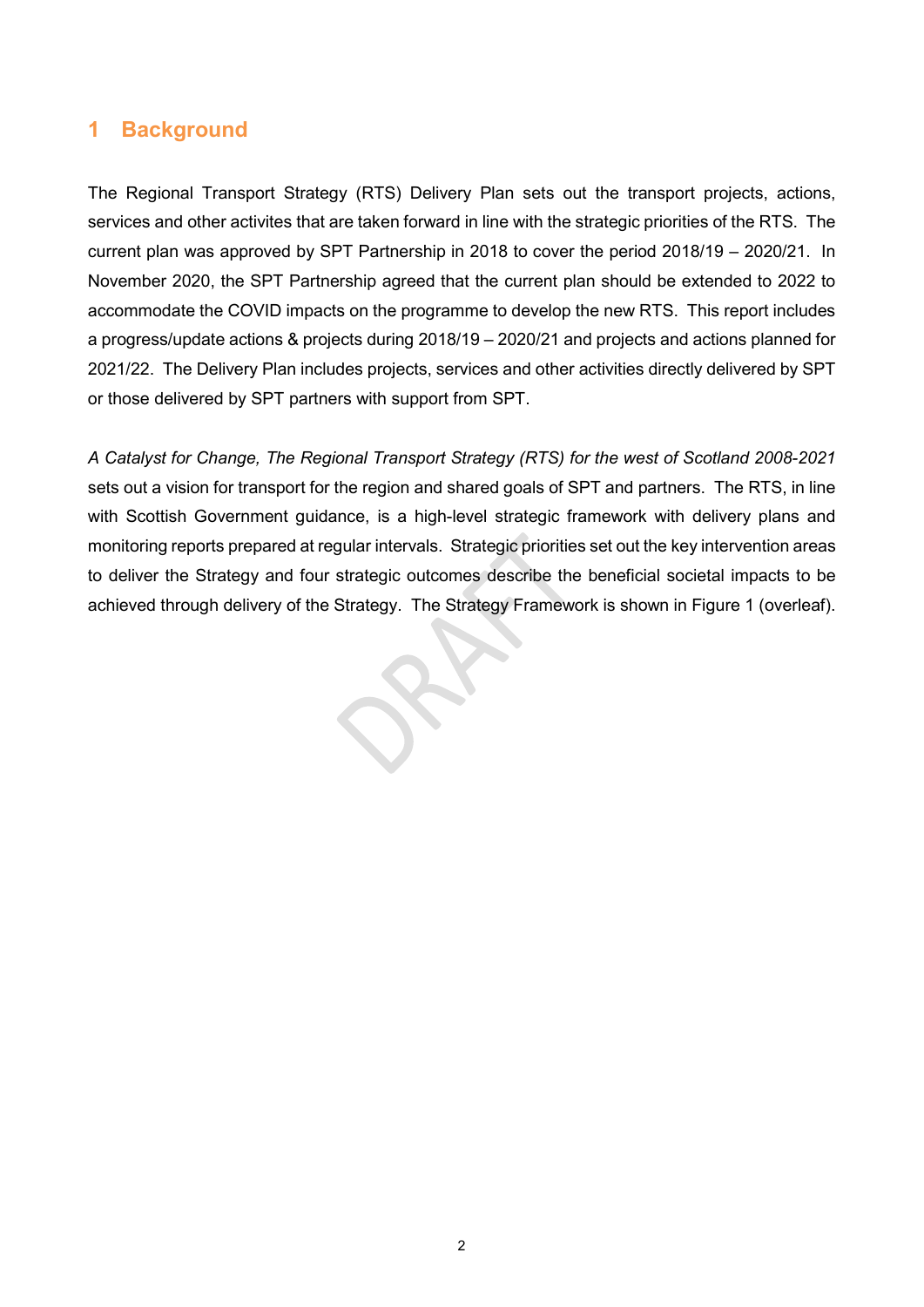

The Regional Transport Strategy for the west of Scotland 2008 - 2021

The Vision:

*"A world-class sustainable transport system that acts as a catalyst for an improved quality of life for all"*



#### **Strategic Priorities**

**Figure 1: Regional Transport Strategy Framework**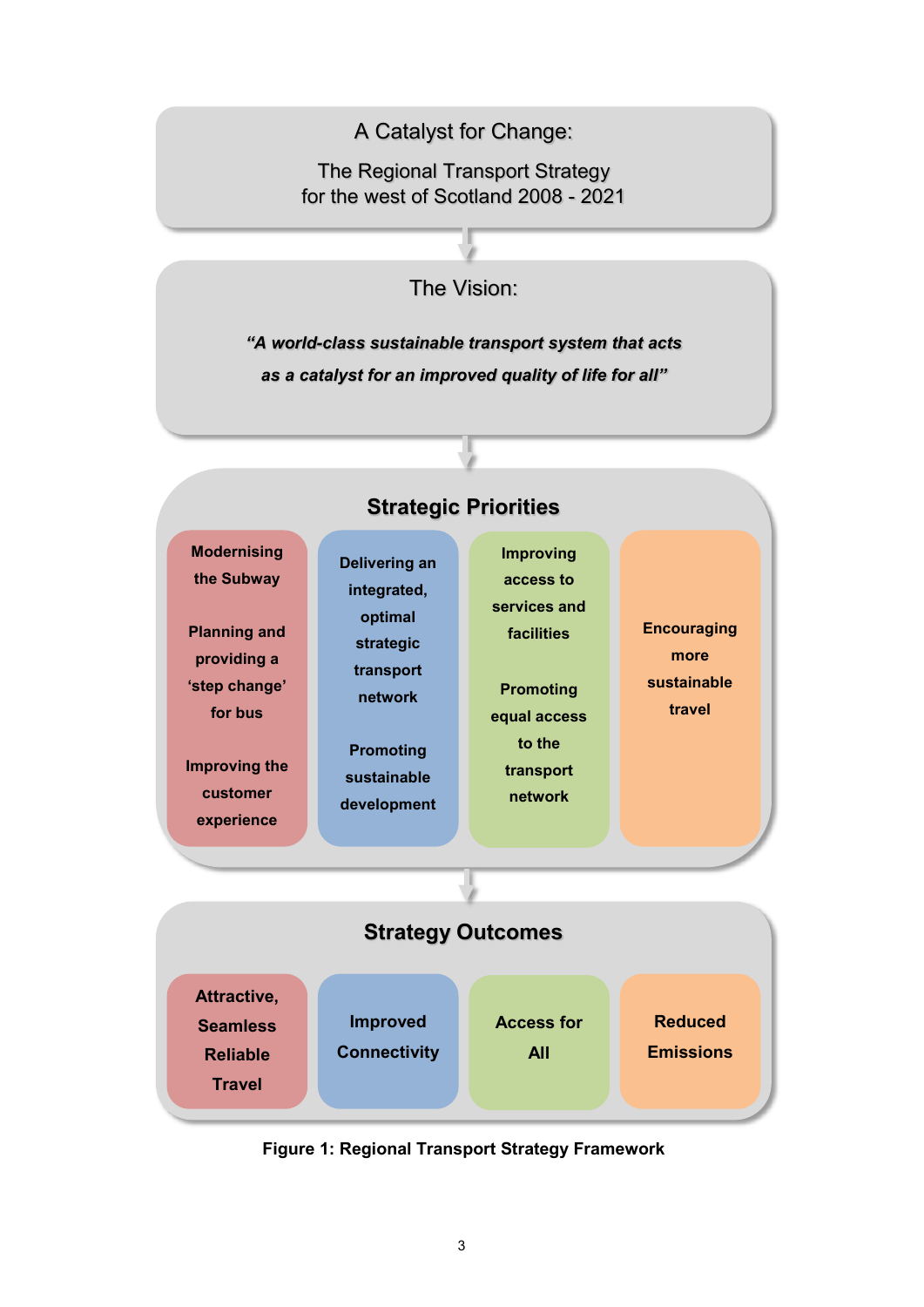## **2 Attractive, Seamless, Reliable Travel**

<span id="page-5-0"></span>

| <b>Actions and Projects</b>                                                                                                                                                                                    | <b>Status and update</b>                                                                                                                                                                                                                                                                                                                                                                                                                                                                                                                                                                                                                                                                                                                                                                                                                                                                                                                                                                                                                                                                                                                                                                                                                                                                                                                                                                                                                                                                                                                                                                                     |
|----------------------------------------------------------------------------------------------------------------------------------------------------------------------------------------------------------------|--------------------------------------------------------------------------------------------------------------------------------------------------------------------------------------------------------------------------------------------------------------------------------------------------------------------------------------------------------------------------------------------------------------------------------------------------------------------------------------------------------------------------------------------------------------------------------------------------------------------------------------------------------------------------------------------------------------------------------------------------------------------------------------------------------------------------------------------------------------------------------------------------------------------------------------------------------------------------------------------------------------------------------------------------------------------------------------------------------------------------------------------------------------------------------------------------------------------------------------------------------------------------------------------------------------------------------------------------------------------------------------------------------------------------------------------------------------------------------------------------------------------------------------------------------------------------------------------------------------|
| Updated action: Develop enhanced bus partnerships                                                                                                                                                              | SPT is working with council partners, operators and other stakeholders to<br>develop new bus partnerships as per the requirements of the Bus Partnership<br>Fund. SPT is also working with council partners, through the RTS process, to<br>take forward a feasibility study of the Transport (Scotland) Act 2019 provisions<br>for local bus services. The study will further investigate and assess options for<br>Bus Service Improvement Partnerships, franchising and municipal bus<br>companies in a range of applied contexts in the region.                                                                                                                                                                                                                                                                                                                                                                                                                                                                                                                                                                                                                                                                                                                                                                                                                                                                                                                                                                                                                                                          |
| Updated action: Deliver, with council partners, bus priority measures including<br>SCOOT and junction improvements and support the development and<br>implementation of the Bus Partnership Fund in the region | A substantial number of bus priority projects have been/are being delivered by<br>SPT and council partners over the period 2018/19 - 2021/22. Under this<br>action, works may include installation of SCOOT and other traffic light priority<br>measures, bus lanes and related measures and other measures to reduce<br>congestion on bus routes. Completed and on-going project locations include:<br>North Ayrshire: A new Urban Traffic Control (UTC) system for Kilwinning -<br>Irvine is being delivered over the period 2019/20 - 2021/22.<br>East Ayrshire: A new SCOOT UTC in Cumnock, including integration with<br>the Kilmarnock UTC, was delivered over the period 2019/20 - 2020/21.<br>The new system incorporates 12 signalised locations in Cumnock town<br>centre including 6 junctions and 6 pedestrian crossings.<br>Glasgow: City-wide upgrading of BIAS (Bus Information and Signalling<br>$\bullet$<br>System)-UTC.<br>Inverclyde: The reconfiguration of Gibshill Road/Weir Road junction in<br>Greenock to improve operation of buses through the junction was<br>completed in 2019/20.<br>Renfrewshire: New traffic signal infrastructure at locations in Johnstone,<br>$\bullet$<br>Paisley and Renfrew is being installed over the period 2018/19 - 2022/23,<br>to enable future implementation of a modernised UTC.<br>South Lanarkshire: New or improved traffic signal infrastructure and<br>$\bullet$<br>extension of UTC at locations in Uddingston, Cambuslang and Rutherglen<br>corridors and Lanark town centre is being delivered over the period<br>2018/19 - 2021/22. |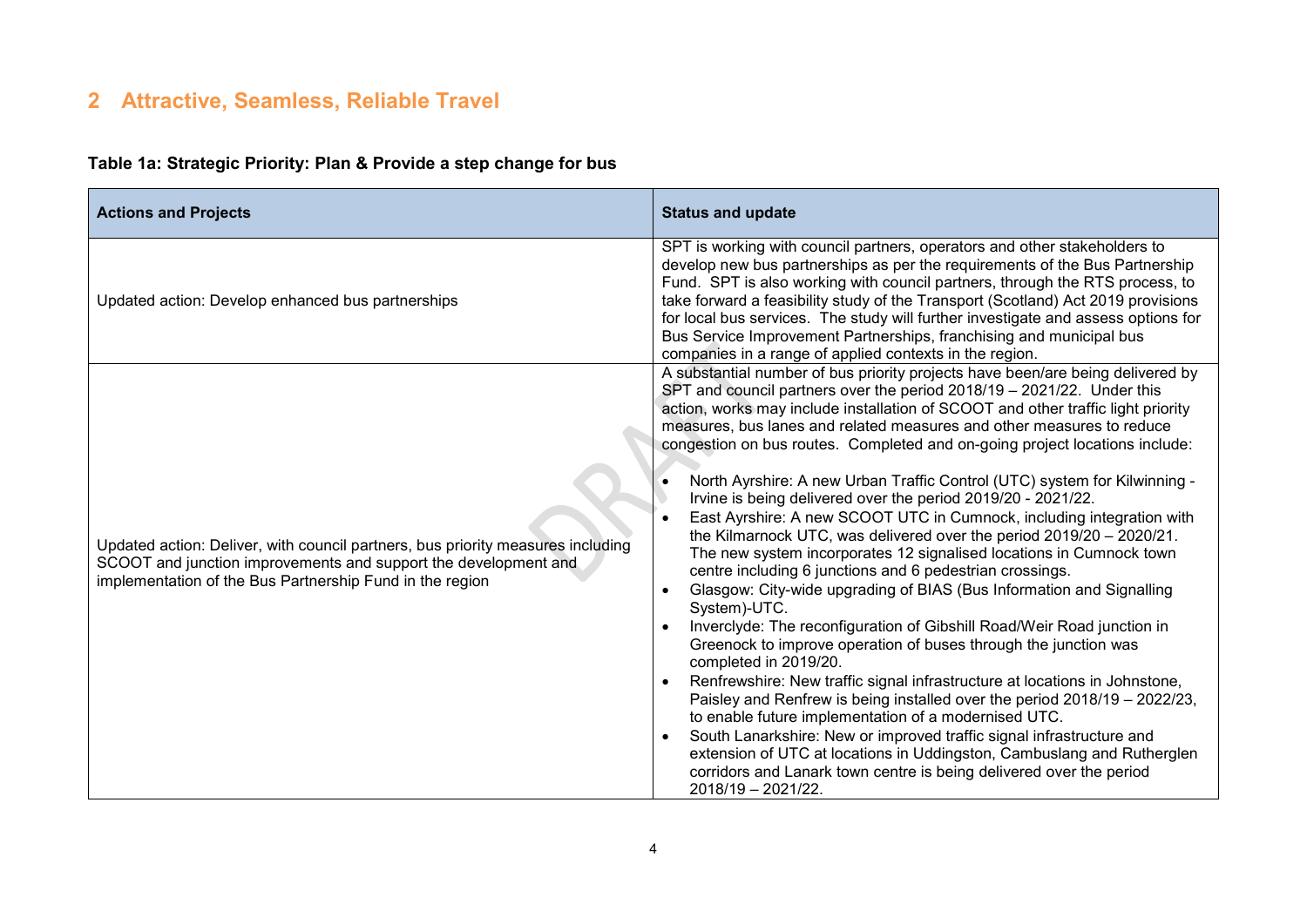| <b>Actions and Projects</b>                                             | <b>Status and update</b>                                                                                                                                                                                                                                                                                                                                                                                                                                                                                                                                                                                                                                                                                                                                                                                                                                                                                                                                                                                                                                                                                                                                                                                                                                                                                                                             |
|-------------------------------------------------------------------------|------------------------------------------------------------------------------------------------------------------------------------------------------------------------------------------------------------------------------------------------------------------------------------------------------------------------------------------------------------------------------------------------------------------------------------------------------------------------------------------------------------------------------------------------------------------------------------------------------------------------------------------------------------------------------------------------------------------------------------------------------------------------------------------------------------------------------------------------------------------------------------------------------------------------------------------------------------------------------------------------------------------------------------------------------------------------------------------------------------------------------------------------------------------------------------------------------------------------------------------------------------------------------------------------------------------------------------------------------|
|                                                                         | West Dunbartonshire: Bus priority measures on the A814 corridor at<br>Dalmuir (between the junctions of Mountblow Road/Durban<br>Avenue/Dumbarton Road and Duntocher Road/Beardmore<br>Street/Dumbarton Road) are being delivered over the period 2018/19 -<br>2021/22 (and beyond) including bus pre-signals, set back stop lines for<br>general traffic, road lane re-configuration and widening. In 2021/22, SPT is<br>working with West Dunbartonshire Council to support construction of a bus<br>lane/gate on the eastbound approach to the junction of Mountblow<br>Road/Durban Avenue and to widen roadway on the approaches to the<br>junction of Mountblow Road, including at existing bridge pinchpoint.<br>Furthermore, a number of traffic signals along the A814 corridor between<br>Mountblow Road (Dalmuir) and Argyll Road (Clydebank) have been<br>identified for SCOOT traffic signal upgrades which will benefit bus services<br>by improving traffic flow on this bus corridor. Additionally, a study into<br>potential carriageway modifications on Kilbowie Road at rail bridge south of<br>Chalmers Street will be completed during 2021/22.<br>All of the above projects are fully or partly funded by SPT and delivered by local<br>authority partners with technical and operational support from SPT where<br>requested. |
|                                                                         | In addition to bus priority projects that are already underway, SPT is supporting<br>the development and implementation of the Bus Partnership Fund in Glasgow<br>City Region, Ayrshire and Argyll & Bute. A £250 million bid for Glasgow City<br>Region and a £20 million bid for Ayrshire have been submitted to Transport<br>Scotland by lead local authorities, while the Argyll and Bute bid continues to be<br>prepared for submission is October 2021. Further details are available at:<br>http://www.spt.co.uk/documents/latest/Ops300421 Agenda7.pdf                                                                                                                                                                                                                                                                                                                                                                                                                                                                                                                                                                                                                                                                                                                                                                                       |
| Deliver, with council partners, bus stop improvements across the region | A substantial number of bus stop improvement & enhancements projects have<br>been delivered or are currently underway. Under this action, works include high<br>access kerbs, new/enhanced shelters, bus stop clearways, accessibility<br>improvements including pedestrian crossings and tactile paving, signage, bus<br>stop build outs, termini development or improvements and other works. Project<br>locations include:                                                                                                                                                                                                                                                                                                                                                                                                                                                                                                                                                                                                                                                                                                                                                                                                                                                                                                                        |
|                                                                         | A814 Helensburgh - Garelochhead<br>Irvine Valley Newmilns - Galston<br>Cumnock/Auchinleck, Darvel and Hurlford<br>Kilmarnock<br>$\bullet$                                                                                                                                                                                                                                                                                                                                                                                                                                                                                                                                                                                                                                                                                                                                                                                                                                                                                                                                                                                                                                                                                                                                                                                                            |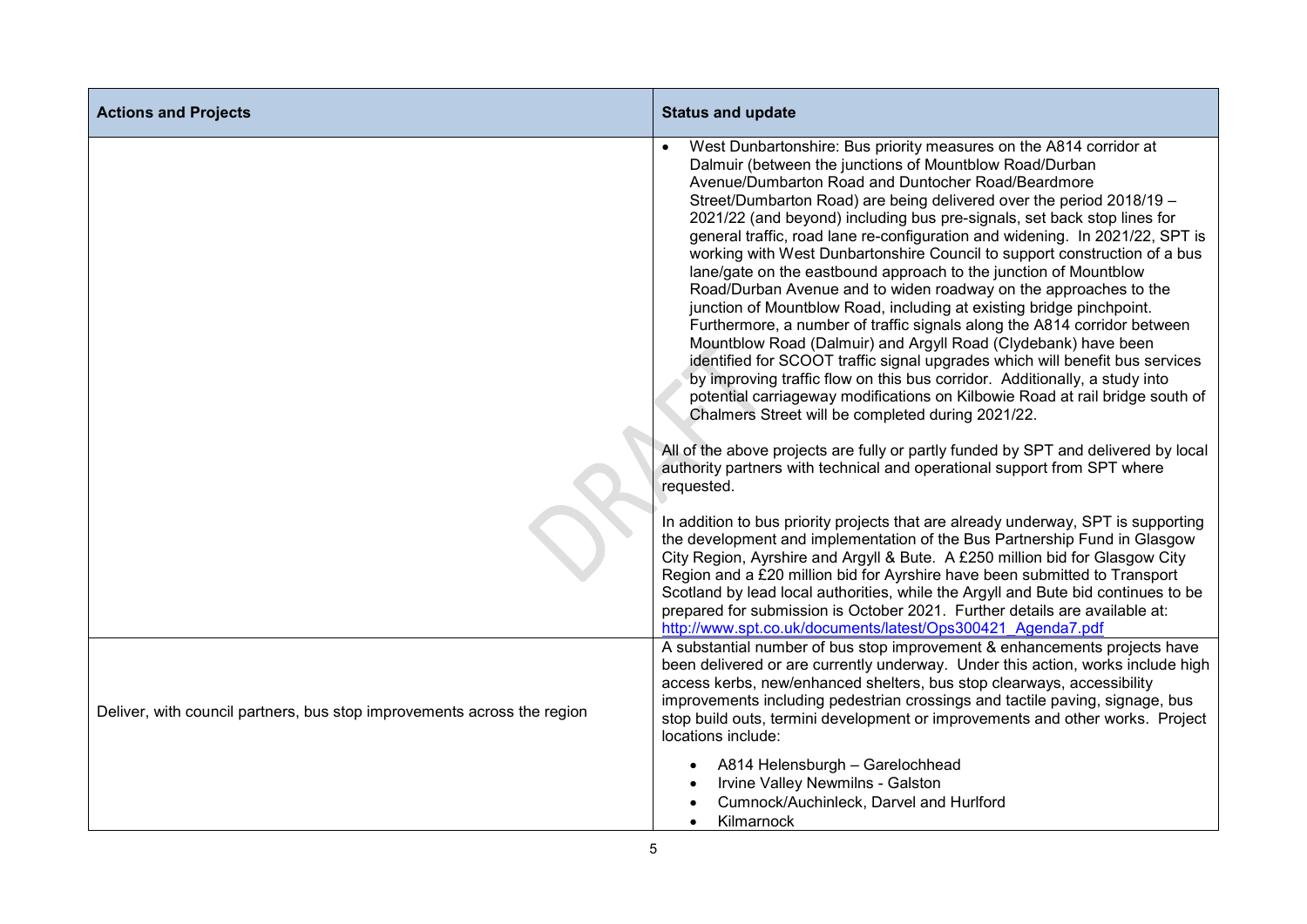| <b>Actions and Projects</b> | <b>Status and update</b>                                                                                                                                                                                                                                                                                                                                                                                                                                                                                                                                                                                                                                                                                                                                                                                                                                                                                                                                                                                                                                                                                                                                                                                                                                                                                                                                                                 |
|-----------------------------|------------------------------------------------------------------------------------------------------------------------------------------------------------------------------------------------------------------------------------------------------------------------------------------------------------------------------------------------------------------------------------------------------------------------------------------------------------------------------------------------------------------------------------------------------------------------------------------------------------------------------------------------------------------------------------------------------------------------------------------------------------------------------------------------------------------------------------------------------------------------------------------------------------------------------------------------------------------------------------------------------------------------------------------------------------------------------------------------------------------------------------------------------------------------------------------------------------------------------------------------------------------------------------------------------------------------------------------------------------------------------------------|
|                             | Auchinairn Road, Bishopbriggs and Kirkintilloch - Lenzie<br>$\bullet$<br>Milngavie Road and Drymen Road, Bearsden<br>Aurs Road and Authurlie, Barrhead<br>High access kerbs & shelter upgrades - East Renfrewshire various<br>locations<br>Balmore Road, Glasgow<br>Carntyne, Glasgow<br>Dalmarnock Road, Glasgow<br>Glasgow City Centre including Hope Street, Renfield Street and West<br>George Street including Queen Street bus stops<br>Easterhouse shopping centre, Glasgow<br>$\bullet$<br>Hamilton Road, Glasgow<br>Kennishead/Carnwadric, Glasgow<br>Knightswood, Anniesland and Drumchapel, Glasgow<br>Milton, Glasgow<br>Victoria Road, Glasgow<br>Shettleston Road, Glasgow<br>Mount Vernon station bus stops<br>Paisley Road West<br>$\bullet$<br>Pollokshields/Mosspark, Glasgow<br>Penilee, Glasgow including new bus termini<br>Regent Street, Greenock<br><b>Tollcross Road, Glasgow</b><br>Lunderston Bay and Cardwell Garden Centre<br>Port Glasgow Bus Stances<br><b>Gourock Station bus stances</b><br>West Stewart St, Greenock<br>Kilblain St, Greenock Bus Station<br>Shelter upgrades - Inverclyde various locations<br>Irvine town centre<br>Saltcoats<br>Kilwinning<br>Cumbernauld<br>Airdrie and Coatbridge town centres<br>Shelter upgrades - North Lanarkshire various locations<br>Paisley town centre and Glasgow Road, Paisley<br>Erskine<br>$\bullet$ |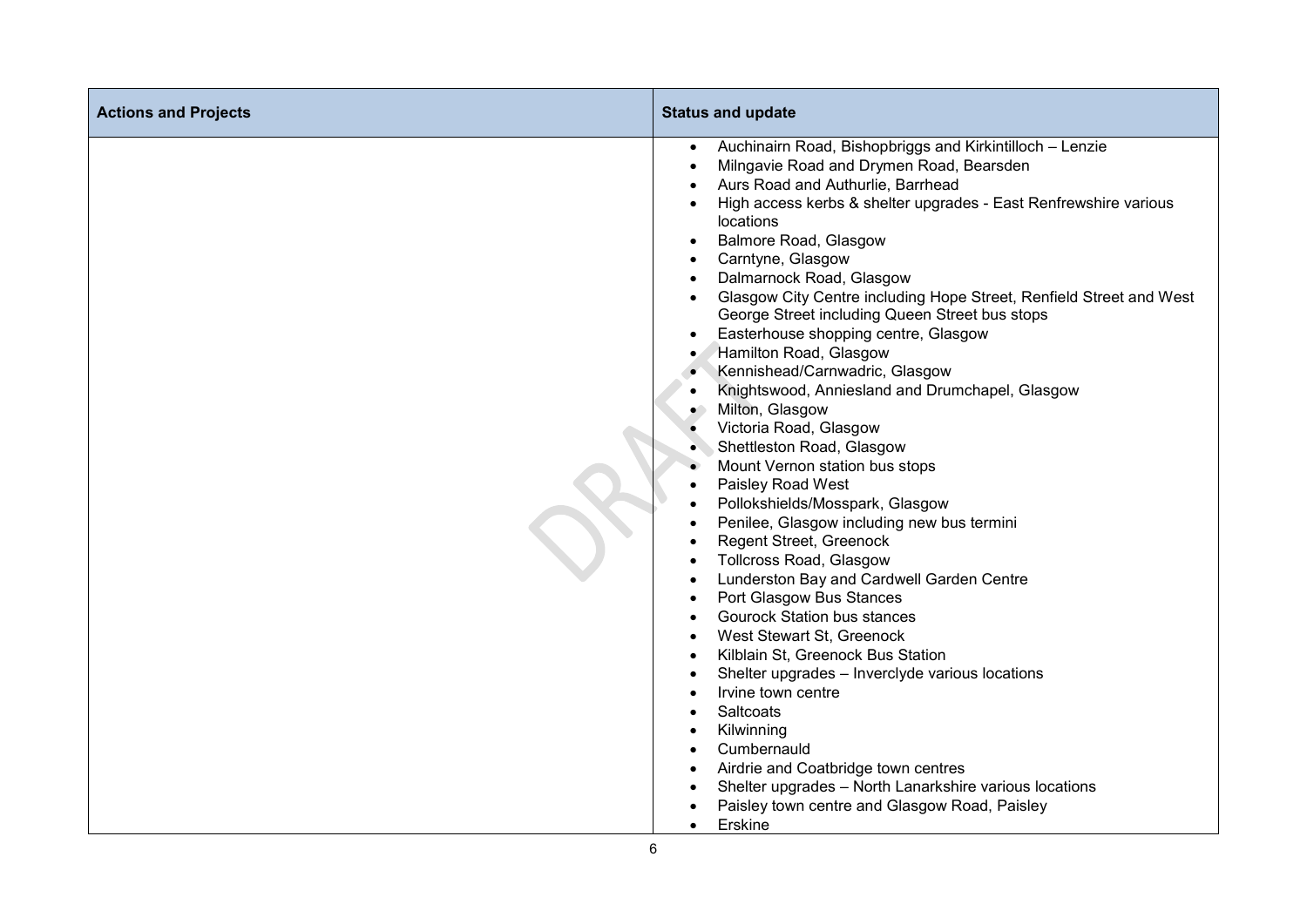| <b>Actions and Projects</b>                                                            | <b>Status and update</b>                                                                                                                                                                                                                                                                                                                                                                                                                                                                                                                                                                                                                                                                                                                                                                                         |
|----------------------------------------------------------------------------------------|------------------------------------------------------------------------------------------------------------------------------------------------------------------------------------------------------------------------------------------------------------------------------------------------------------------------------------------------------------------------------------------------------------------------------------------------------------------------------------------------------------------------------------------------------------------------------------------------------------------------------------------------------------------------------------------------------------------------------------------------------------------------------------------------------------------|
|                                                                                        | Paisley - Johnstone<br>Paisley - Renfrew<br>Ayr town centre<br>Turnbery, Troon<br>Shelter upgrades - South Lanarkshire various locations<br>Dumbarton town centre<br>Shelter upgrades - West Dunbartonshire various locations<br>All of the above projects are fully or partly funded by SPT and delivered by local<br>authority partners with technical and operational support from SPT where<br>requested.                                                                                                                                                                                                                                                                                                                                                                                                    |
| Refurbishment of Buchanan Bus Station                                                  | The main Buchanan Bus Station refurbishment works completed in 2020 and<br>including improvements to left luggage, new Citylink office, toilets and driver's<br>lounge. New stance lighting and high-mast lighting was completed in March<br>2021.<br>Improvements to customer information screens has been on-going and<br>includes:<br>New main display concourse screens- installed December 2019<br>New stance screens - installed March 2021<br>New audio and braille panels at stances - due to complete Summer<br>2021                                                                                                                                                                                                                                                                                    |
| Deliver, with council partners, improvements to Kilmarnock and Cumnock bus<br>stations | The £0.75m project to improve Cumnock bus station improvements was<br>delivered in 2020/21. This project replaced the existing waiting facilities at the<br>station and enhanced passenger environment. The £1.93m project to improve<br>Kilmarnock bus station is being delivered over 3 years (2020/21 - 2022/23).<br>The project includes improvements to the appearance of the Kilmarnock<br>concourse surface, walls and structural pillars; upgraded facilities on offer within<br>the waiting room and ticket office including renewal of suspended ceiling,<br>renewal of floor surfaces, upgrade door portals, extension to Shopmobility<br>Service premises and creation of a more desirable waiting area. Both of these<br>projects are delivered by Ayrshire Roads Alliance and fully funded by SPT. |
| <b>Complete Partick Bus Station improvements</b>                                       | The redevelopment of Partick Bus Station was completed by SPT in August<br>2018. The redevelopment incorporated a 'Drive In, Drive Out' (DIDO) style<br>arrangement for buses, which increased the bus station from five to six bus<br>stances in total. The redevelopment provides for enhanced passenger<br>facilities, including the following features:                                                                                                                                                                                                                                                                                                                                                                                                                                                      |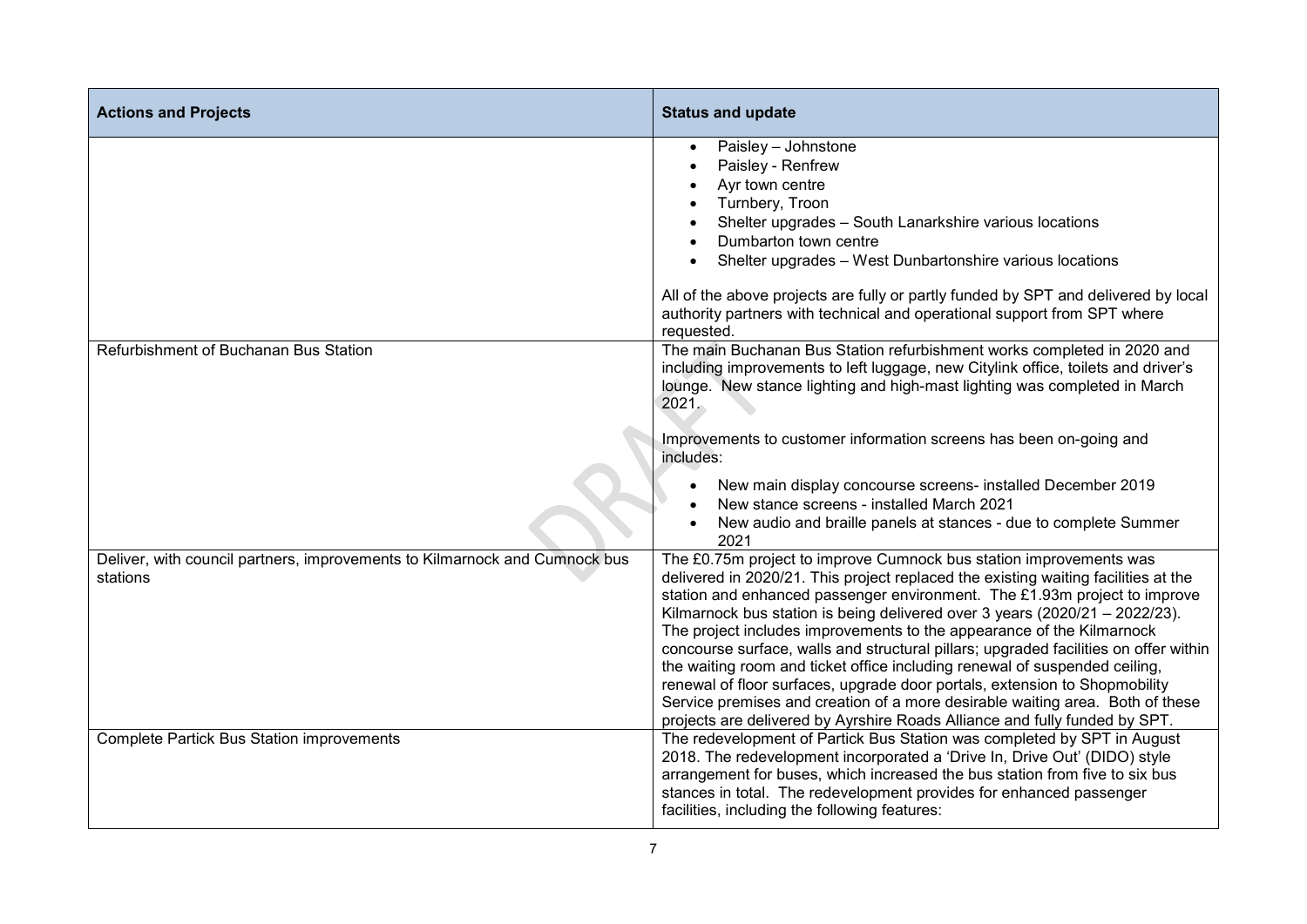| <b>Actions and Projects</b>                                                                                                              | <b>Status and update</b>                                                                                                                                                                                                                                                                                                                                                                                                                                                                                                                                                                                                                                                                                                                                                                                                                                                                                                                                                                                                         |
|------------------------------------------------------------------------------------------------------------------------------------------|----------------------------------------------------------------------------------------------------------------------------------------------------------------------------------------------------------------------------------------------------------------------------------------------------------------------------------------------------------------------------------------------------------------------------------------------------------------------------------------------------------------------------------------------------------------------------------------------------------------------------------------------------------------------------------------------------------------------------------------------------------------------------------------------------------------------------------------------------------------------------------------------------------------------------------------------------------------------------------------------------------------------------------|
|                                                                                                                                          | High quality bespoke shelters with improved weather protection<br>Real Time Passenger Information displays<br>High access kerbs for level entry access to buses<br>Improved access and provision for people who use wheelchairs<br>Improved LED lighting<br>Public address system connected to bus control<br>Improved seating<br>Improved safety features<br>Improved public realm                                                                                                                                                                                                                                                                                                                                                                                                                                                                                                                                                                                                                                              |
| Monitor performance of local bus services across the region                                                                              | This is an on-going action by SPT Network and Planning team and reported via<br>SPT Operations Committee.                                                                                                                                                                                                                                                                                                                                                                                                                                                                                                                                                                                                                                                                                                                                                                                                                                                                                                                        |
| Support improvements to bus passenger infrastructure and access to public<br>transport as part of Irvine Public Realm regeneration plans | This project included new bus infrastructure, interchange facilities and an<br>enhanced pedestrian environment in the Bank Street and High Street area of<br>Irvine Town Centre. SPT's contribution of £1.17m in capital funding was part of<br>a wider funding package to deliver the £3.4m Irvine Public Realm regeneration<br>project. This project was delivered by North Ayrshire Council with funding from<br>SPT, North Ayrshire Council and Irvine Bay Regeneration Company.                                                                                                                                                                                                                                                                                                                                                                                                                                                                                                                                             |
| Support improvements to bus-ferry interchange at Largs/Cumbrae                                                                           | This project will deliver improvements to vehicle queuing areas, transport<br>interchange facilities and accessibility improvements for ferry passengers<br>including people travelling by bike. Usage of the Cumbrae/Largs ferry by car<br>passengers has increased substantially since the introduction of Road<br>Equivalent Tariff on this sailing in 2015, resulting in safety and congestion<br>problems. Additionally, there is a need to improve bus turning and waiting<br>facilities at the slipways. Presently, there are 2 identified options for both<br>Cumbrae and Largs with additional public and stakeholder consultation being<br>carried out in 2021/22 to determine the preferred options. It is anticipated that<br>construction will be over phased over the years 2021/22 - 2022/23. This project<br>is delivered by North Ayrshire Council and funded by SPT. CMAL has input to<br>the process and has agreed to review operational areas under their control and<br>investigate upgrading of slipways. |
| Work in partnership to investigate options for improvements to Cumbernauld<br>bus hub                                                    | Proposals to improve Cumbernauld bus hub at the Cumbernauld Shopping<br>Centre were stalled in 2018/19 due to failure to achieve legal agreement with<br>the Shopping Centre owners. Delivering improved facilities for passengers in<br>Cumbernauld continues to be supported by SPT; however, there are no<br>alternative options identified at this time.                                                                                                                                                                                                                                                                                                                                                                                                                                                                                                                                                                                                                                                                     |

**Table 1b: Improving the customer experience**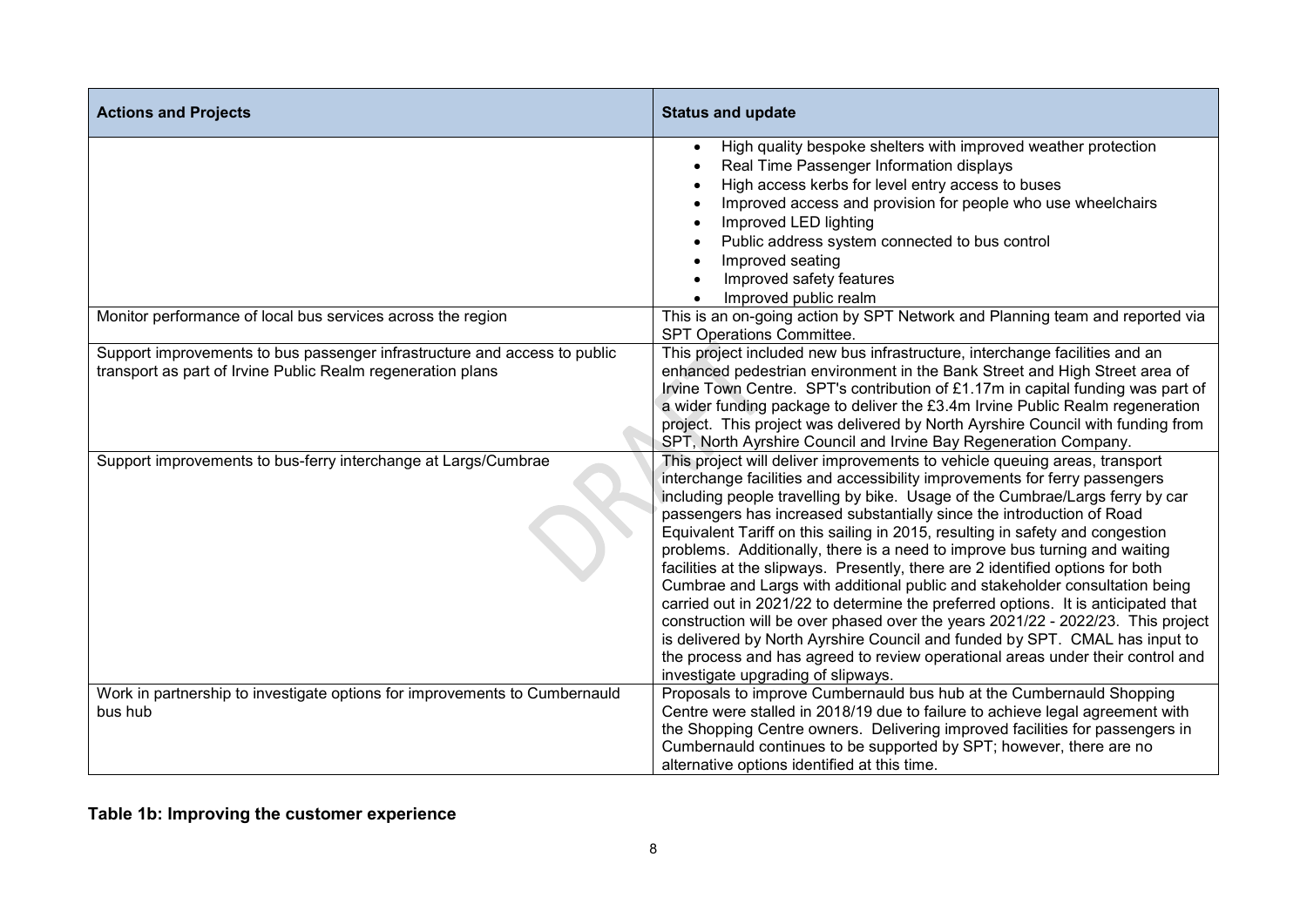| <b>Actions and projects</b>                                                                                               | <b>Status and update</b>                                                                                                                                                                                                                                                                                                                                                                                                                                                                                                                                                                                                                       |
|---------------------------------------------------------------------------------------------------------------------------|------------------------------------------------------------------------------------------------------------------------------------------------------------------------------------------------------------------------------------------------------------------------------------------------------------------------------------------------------------------------------------------------------------------------------------------------------------------------------------------------------------------------------------------------------------------------------------------------------------------------------------------------|
| Enhanced Smart and Integrated multi-modal ticketing                                                                       | The first stage of the modernisation of SPT ZoneCard commenced in 2020, with a review of the<br>zone structure and new approach to revenue allocation, with agreement reached to work towards a<br>fully smart ZoneCard format with a simplified zone structure. In early 2021 consultants have been<br>appointed to develop a technical specification for a modernised ZoneCard offer, which will form an<br>integral part of a future tender.                                                                                                                                                                                                |
|                                                                                                                           | Concessionary travel (for eligible National Entitlement Card holders) on Subway Smartcard was<br>introduced in 2019. Interoperability with ScotRail SmartCard and other third-party Smartcards was<br>introduced to the Subway in 2019, allowing passengers to use other Smartcards to purchase and<br>store tickets for travel on Subway. During 2021 online purchase of Subway tickets is planned to be<br>made available for third-party Smartcard holders.                                                                                                                                                                                 |
|                                                                                                                           | In 2021/22, SPT also will continue to explore new options for Subway ticketing and payment,<br>including as part of the Nevis Technologies joint venture.                                                                                                                                                                                                                                                                                                                                                                                                                                                                                      |
| Travel information upgrades at bus stops and hubs                                                                         | SPT continues to upgrade all electronic and printed travel information at SPT Bus Stations.<br>Buchanan, Govan and Partick bus stations are complete while works at Hamilton, East Kilbride and<br>Greenock bus stations are planned to complete during 2021/22.                                                                                                                                                                                                                                                                                                                                                                               |
|                                                                                                                           | SPT is also continuing to work towards fully upgraded roadside travel information at bus stops<br>including developing updated SPT Bus Information Standards. SPT is aiming to begin delivering<br>the new travel information at bus stops in 2021/22, although this is dependent upon a sustained<br>relaxation of COVID19 travel restrictions.                                                                                                                                                                                                                                                                                               |
| Deliver additional Real Time Passenger Information<br>signs on main bus corridors and key sites throughout<br>Strathclyde | SPT's RTPI system has been expanded from c. 400 displays in 2016 to 786 displays at bus stops,<br>stations and third-party locations across all 12 local authorities in the SPT region by the end of<br>2020/21. SPT, working with partners, aims to further install c. 100 displays in 2021/22 and to<br>increase the number of bus services utilising the RTPI system by c. 70 additional services.<br>Further information can be found at<br>http://www.spt.co.uk/documents/latest/Ops290121_Agenda9.pdf                                                                                                                                    |
| Support and develop web applications for improved<br>travel information and ticket purchase                               | Work to develop a new SPT website is continuing in 2021/22. The new website brings passenger<br>needs to the forefront and will include a new Journey Planner integrated with Traveline. The<br>presentation of Subway ticketing information will also be improved, prioritising smart ticketing<br>options ensuring that customers benefit from maximum value and convenience. Online Subway<br>ticket sales have been available since 2016, and in 2021/22 SPT are working to introduce new<br>online ticketing functions. This will include giving customers the option to set up automatic top-up of<br>their Subway Pay As You Go credit. |
| Monitor and increase Subway passenger satisfaction                                                                        | A new passenger research programme is underway for 2021/22 and will track key indicators<br>related to COVID impacts, access to ticketing products and passenger satisfaction. Findings will                                                                                                                                                                                                                                                                                                                                                                                                                                                   |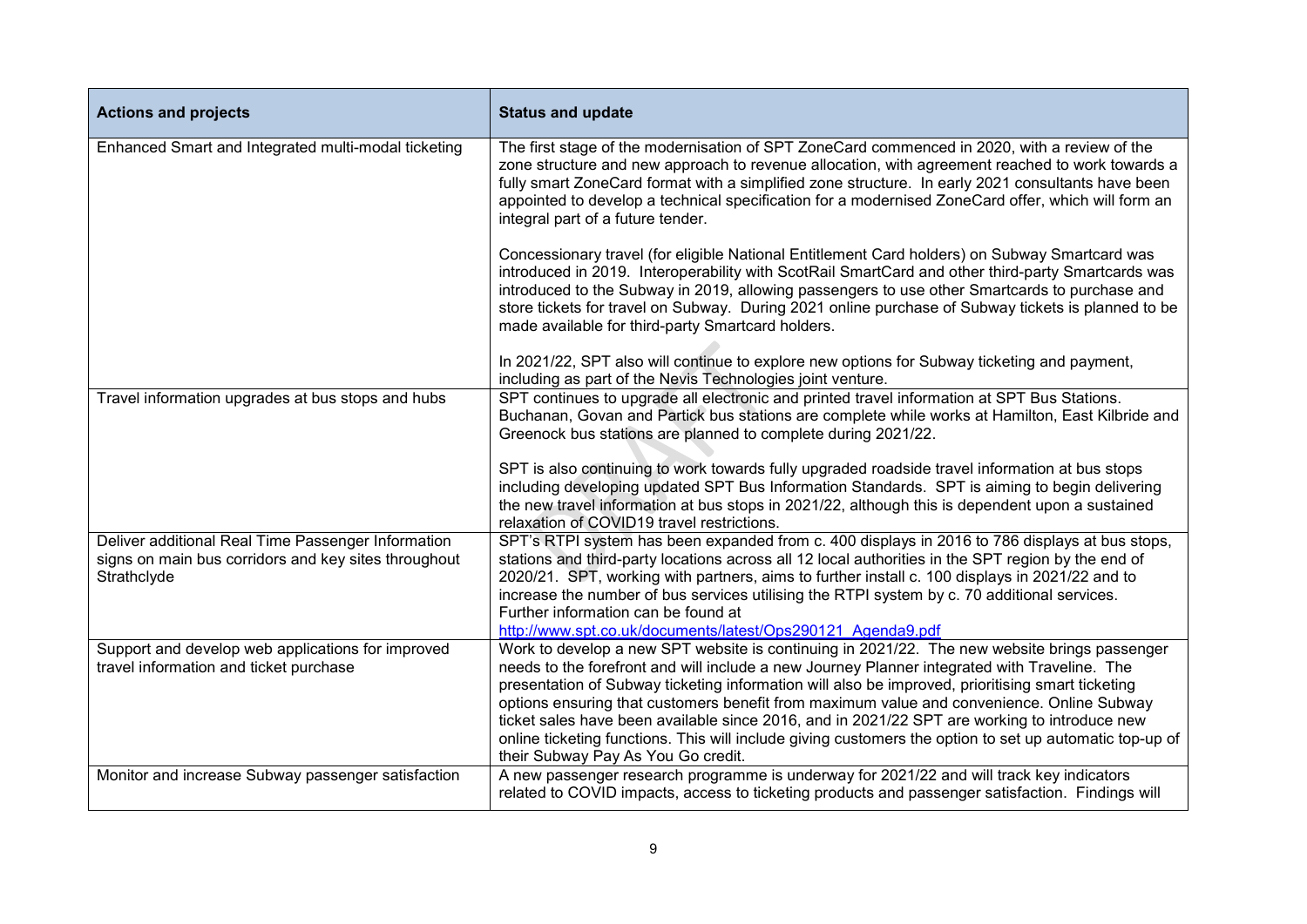| <b>Actions and projects</b> | <b>Status and update</b>                                                                                                                                             |
|-----------------------------|----------------------------------------------------------------------------------------------------------------------------------------------------------------------|
|                             | be reported to an SPT operations committee later in 2021/22 and will support strategy and<br>  planning across SPT departments to support Subway patronage recovery. |

## **Table 1c: Strategic Priority: Modernising the Subway**

| <b>Actions and projects</b>                                                  | <b>Status and update</b>                                                                                                                                                                               |
|------------------------------------------------------------------------------|--------------------------------------------------------------------------------------------------------------------------------------------------------------------------------------------------------|
| Completion of station refurbishment workstreams                              | This Subway station refurbishment work package is now complete. The station refurbishment work                                                                                                         |
| including Shields Road, Bridge St, St George's Cross,                        | package was completed with minimal disruption to existing operations, in line with the project                                                                                                         |
| Cowcaddens, Kinning Park and West Street stations                            | objectives, and delivered improvements to passenger accessibility, security and safety, movements<br>and flows, and created a strong, coherent Subway brand across the system.                         |
| Completion of infrastructure asset renewal workstreams                       | Tunnel lining works commencing in 2021/22 will generally focus on the section between Kelvinhall                                                                                                       |
|                                                                              | and Hillhead station. Other localised repairs around the entire system will also be underway in<br>2021/22. Further details for 2021/22 and beyond can be found at: [Insert link to Partnership report |
|                                                                              | when available]                                                                                                                                                                                        |
| Progress delivery of new integrated control system and                       | Design and factory testing work for the various signalling, telecoms and controls systems and                                                                                                          |
| operational control centre                                                   | software has progressed albeit with some impacts/delays to plans due to COVID-19 travel                                                                                                                |
|                                                                              | restrictions. Installation of the new signalling and control equipment is underway, with works now                                                                                                     |
|                                                                              | progressing in the south side and city centre Subway stations. Further details for 2021/22 and<br>beyond can be found at: [Insert link to Partnership report when available]                           |
| Begin commissioning of new trains                                            | Off-line dynamic testing of the first three trains delivered to Glasgow is underway on the test track                                                                                                  |
|                                                                              | at the Manufacturer Depot and Testing Facility at Edmiston Drive. Further details for 2021/22 and                                                                                                      |
|                                                                              | beyond can be found at: [Insert link to Partnership report when available]                                                                                                                             |
| Work with Glasgow City Council and other partners to                         | SPT continues to work with GCC and local partners to improve public realm around Govan station,                                                                                                        |
| improve access to Subway stations and the surrounding                        | including completion of landscaping works.                                                                                                                                                             |
| built environment in support of wider place making and<br>regeneration plans |                                                                                                                                                                                                        |
|                                                                              |                                                                                                                                                                                                        |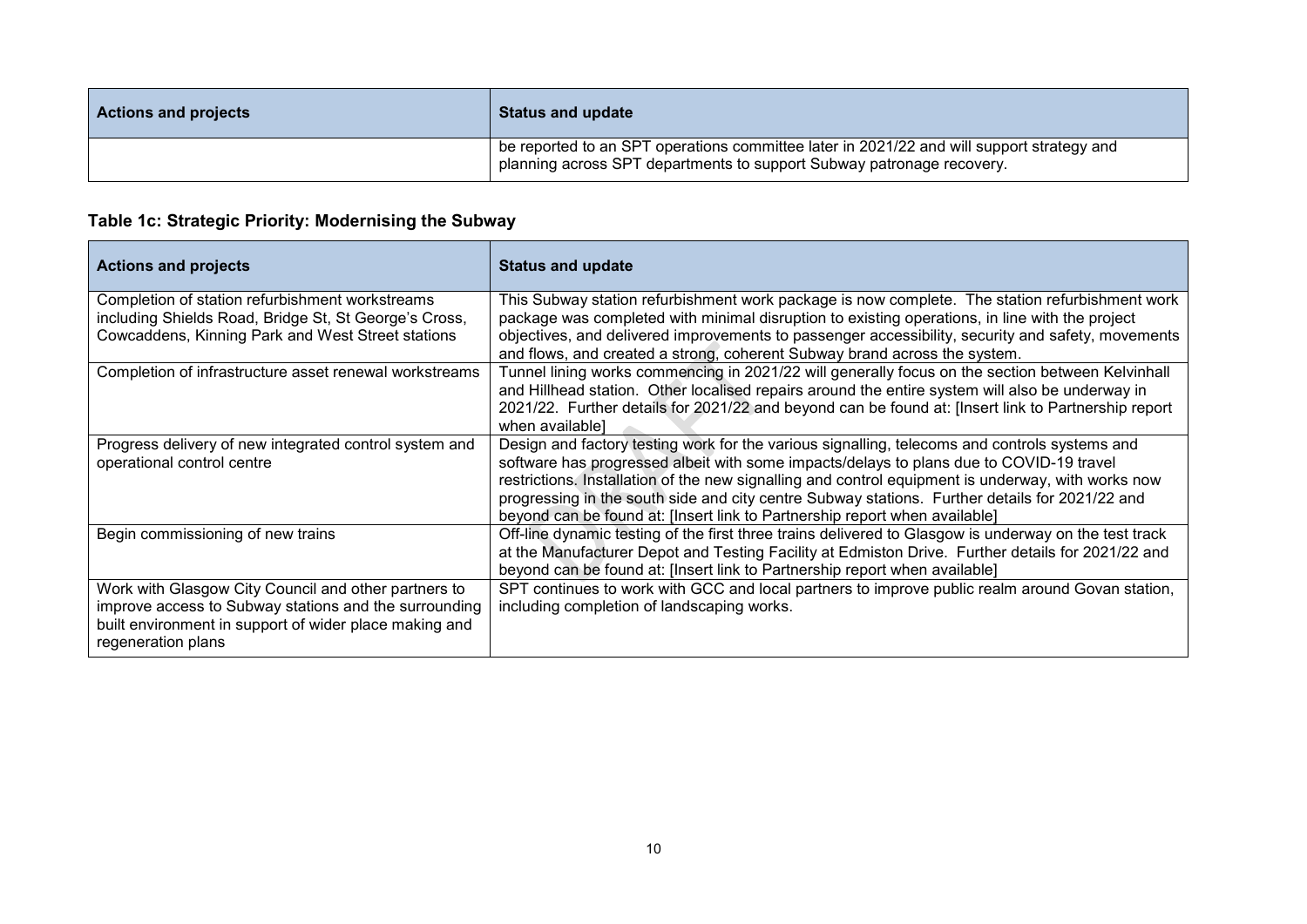# **3 Improved Connectivity**

## **Table 2a: Strategic Priority: Delivering an integrated, optimal strategic transport network**

<span id="page-12-0"></span>

| <b>Actions and projects</b>                                                                                                      | <b>Update and status</b>                                                                                                                                                                                                                                                                                                                                                                                                                                                                                                                                                                                                                                                                                       |
|----------------------------------------------------------------------------------------------------------------------------------|----------------------------------------------------------------------------------------------------------------------------------------------------------------------------------------------------------------------------------------------------------------------------------------------------------------------------------------------------------------------------------------------------------------------------------------------------------------------------------------------------------------------------------------------------------------------------------------------------------------------------------------------------------------------------------------------------------------|
|                                                                                                                                  |                                                                                                                                                                                                                                                                                                                                                                                                                                                                                                                                                                                                                                                                                                                |
| Network review (as part of new RTS)                                                                                              | The preparation of the new RTS is underway with baseline analysis activities<br>completed in 2019/20.                                                                                                                                                                                                                                                                                                                                                                                                                                                                                                                                                                                                          |
| Continue to input to the development of the second National Transport Strategy<br>and to the Strategic Transport Projects Review | SPT supported the development of the new National Transport Strategy<br>through a range of activities including:                                                                                                                                                                                                                                                                                                                                                                                                                                                                                                                                                                                               |
|                                                                                                                                  | providing evidence to the NTS Call for Evidence;<br>participating on the Greener and Healthier policy development working<br>group;<br>providing input and feedback to the Strategic Framework and<br>Monitoring and Evaluation workstreams;<br>participating on the Roles and Responsibilities working group;<br>commenting on early drafts; and<br>submitting a consultation response on the draft NTS2.<br>SPT has supported the STPR2 process through a range of activities including:<br>participating on the 3 regional working groups in the SPT region and<br>attending workshops and<br>responding on the 3 draft Case for Change reports covering the SPT<br>region and the Phase 1 recommendations. |
|                                                                                                                                  | During 2021/22, SPT officers will continue to participate in the NTS and STPR2<br>processes including:                                                                                                                                                                                                                                                                                                                                                                                                                                                                                                                                                                                                         |
|                                                                                                                                  | along with Hitrans, representing RTPs on the NTS2 Roles and<br>Responsibilities Working Group;<br>representing SPT on the NTS2 Delivery Plan Board; and<br>continuing to participate in the 3 STPR2 regional working groups<br>covering the SPT region including Chair of the Glasgow City Region<br>working group.                                                                                                                                                                                                                                                                                                                                                                                            |
| Support delivery of new rail station at Robroyston                                                                               | The £14m new rail station and park and ride facilities at Robroyston were<br>opened in December 2019. SPT participated on the stakeholder group and<br>provided £1m in capital funding towards the construction of the new rail station                                                                                                                                                                                                                                                                                                                                                                                                                                                                        |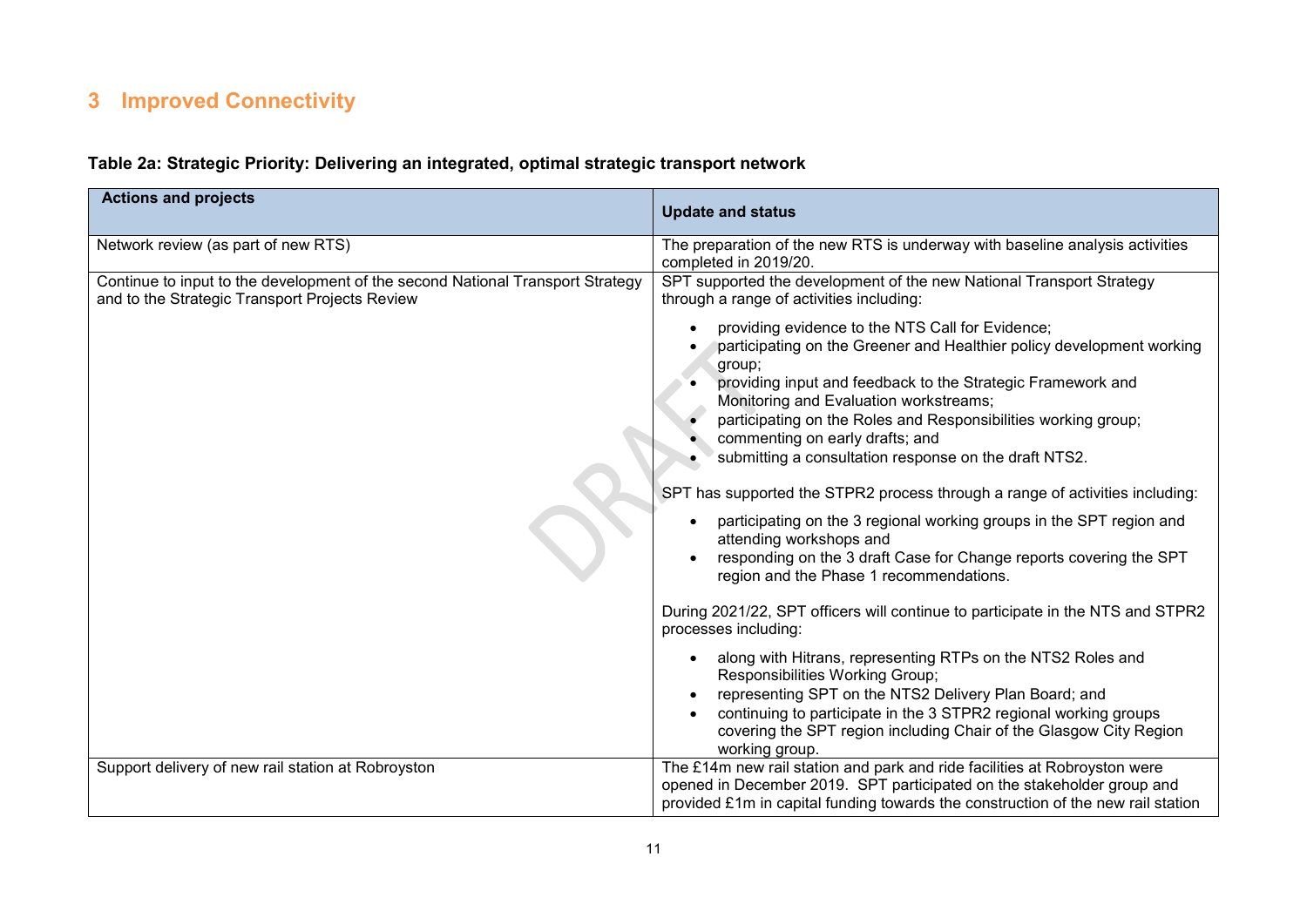| <b>Actions and projects</b>                |                                                                                                                                                                                                                                                                                                                                                                                                                                                                                                                                                                                                                                                                                                                                                                                                                                                                                                                                                                                                                                                                                                                                                                                                                                                                                                                                                                                                                                                                                                                                                                                                                                                                                                                                                                                                                                                |
|--------------------------------------------|------------------------------------------------------------------------------------------------------------------------------------------------------------------------------------------------------------------------------------------------------------------------------------------------------------------------------------------------------------------------------------------------------------------------------------------------------------------------------------------------------------------------------------------------------------------------------------------------------------------------------------------------------------------------------------------------------------------------------------------------------------------------------------------------------------------------------------------------------------------------------------------------------------------------------------------------------------------------------------------------------------------------------------------------------------------------------------------------------------------------------------------------------------------------------------------------------------------------------------------------------------------------------------------------------------------------------------------------------------------------------------------------------------------------------------------------------------------------------------------------------------------------------------------------------------------------------------------------------------------------------------------------------------------------------------------------------------------------------------------------------------------------------------------------------------------------------------------------|
|                                            | <b>Update and status</b>                                                                                                                                                                                                                                                                                                                                                                                                                                                                                                                                                                                                                                                                                                                                                                                                                                                                                                                                                                                                                                                                                                                                                                                                                                                                                                                                                                                                                                                                                                                                                                                                                                                                                                                                                                                                                       |
|                                            | Park & Ride in 2018/19, following contribution of £350,000 towards project<br>design and development of the station and the park and ride in previous years.                                                                                                                                                                                                                                                                                                                                                                                                                                                                                                                                                                                                                                                                                                                                                                                                                                                                                                                                                                                                                                                                                                                                                                                                                                                                                                                                                                                                                                                                                                                                                                                                                                                                                   |
| Support redevelopment of Ardrossan Harbour | SPT continues to support the redevelopment of Ardrossan Harbour to enhance<br>the multi-modal transport interchange. The Ardrossan Harbour project is part of<br>the nationally significant £150m Ardrossan Regeneration Programme led by<br>North Ayrshire Council. Within this, the Harbour redevelopment is a £35M<br>capital investment in marine and landside infrastructure. SPT has contributed<br>funding towards the design phase of the transport interchange and will<br>contribute funding towards construction of the following new infrastructure over<br>the period 2021/22 - 2023/24:<br>Parking facilities, drop off facilities, passenger access systems and<br>connections to the terminal building.<br>Queueing and marshalling facilities to support the additional capacity<br>requirements.<br>Physical connections between the Harbour and Town Centre to<br>improve the quality, legibility and accessibility of the connections,<br>encourage active travel between the two and improve the quality of the<br>public realm.<br>Access that connects the Terminal and Rail Station with a 'virtual<br>platform' creating a seamless and legible connection between rail<br>station and terminal.<br>Accessible infrastructure linking to the new terminal including: active<br>and inclusive travel; external space provision for mobility scooters and<br>wheelchairs; and supporting barrier free access for all users.<br>Additional covered walkway offering improved environment for all<br>abilities of users and encouraging active travel through segregated<br>routing away from vehicles.<br>Accessible passenger information on onward travel including journey<br>times and accessibility that supports travel choices.<br>Designs for the marina and landside works have been finalised, with a decision |
|                                            | on the project proceeding to tender stage currently with Transport Scotland.                                                                                                                                                                                                                                                                                                                                                                                                                                                                                                                                                                                                                                                                                                                                                                                                                                                                                                                                                                                                                                                                                                                                                                                                                                                                                                                                                                                                                                                                                                                                                                                                                                                                                                                                                                   |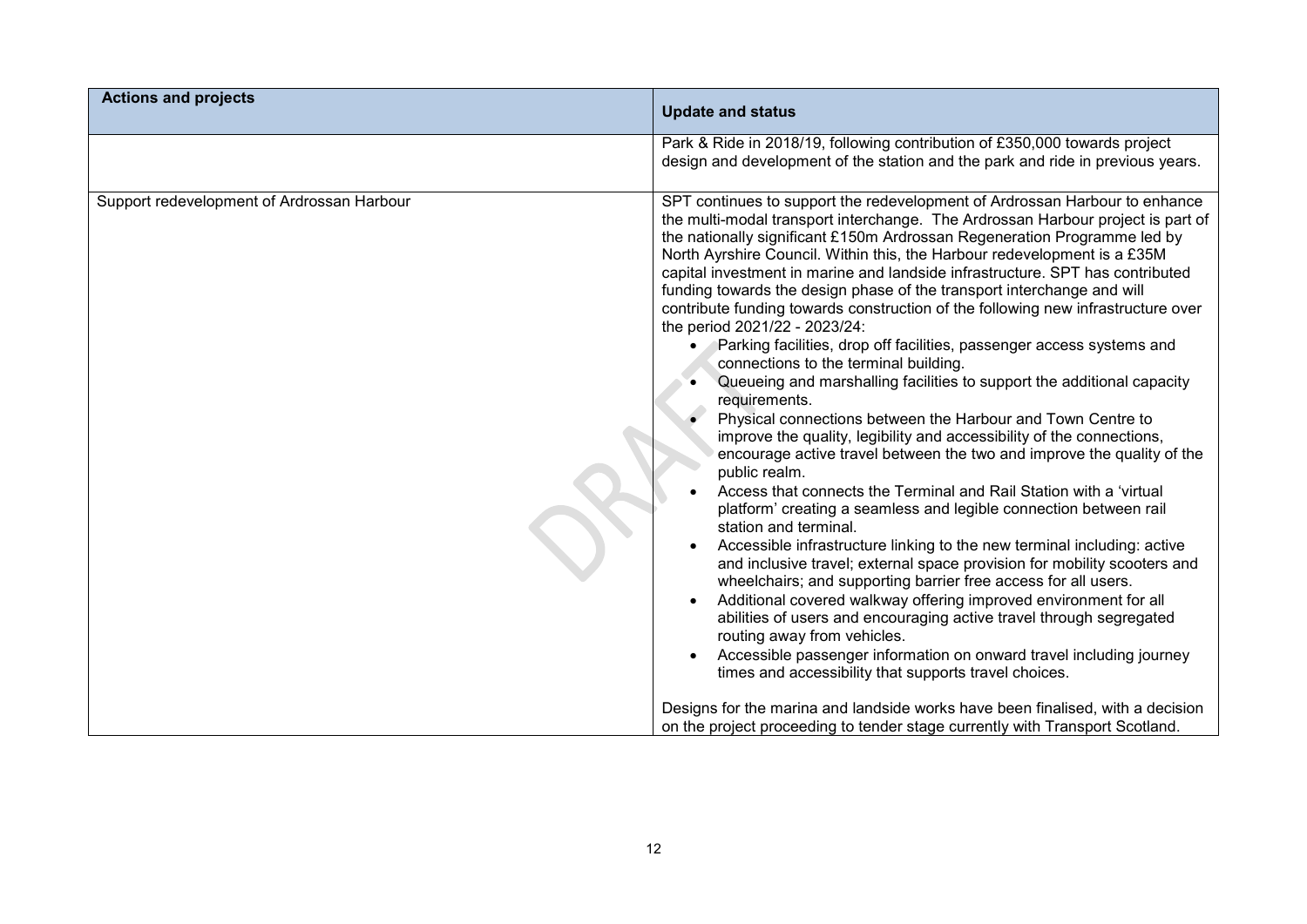| <b>Actions and projects</b>                             | <b>Update and status</b>                                                                                                                                                                                                                                                                                                                                                                                                                                                                                                                                                                                                                                                                                                                                                                                                                                                                                                                                                                                                                                                                                                                                                                                                                                                                                                                                                                                                                                                                                                                                                                                                                                                                                                                   |
|---------------------------------------------------------|--------------------------------------------------------------------------------------------------------------------------------------------------------------------------------------------------------------------------------------------------------------------------------------------------------------------------------------------------------------------------------------------------------------------------------------------------------------------------------------------------------------------------------------------------------------------------------------------------------------------------------------------------------------------------------------------------------------------------------------------------------------------------------------------------------------------------------------------------------------------------------------------------------------------------------------------------------------------------------------------------------------------------------------------------------------------------------------------------------------------------------------------------------------------------------------------------------------------------------------------------------------------------------------------------------------------------------------------------------------------------------------------------------------------------------------------------------------------------------------------------------------------------------------------------------------------------------------------------------------------------------------------------------------------------------------------------------------------------------------------|
| Support redevelopment of Motherwell Station Interchange | SPT has supported the £14.5m redevelopment of Motherwell Station<br>Interchange by chairing and participating on the stakeholder group and<br>providing £1.5m in capital funding towards the station redevelopment works.<br>The project includes redevelopment of the station and upgrades to the<br>surrounding interchange including enhanced links between bus, rail and taxi<br>and improved public realm. The works include:                                                                                                                                                                                                                                                                                                                                                                                                                                                                                                                                                                                                                                                                                                                                                                                                                                                                                                                                                                                                                                                                                                                                                                                                                                                                                                         |
|                                                         | An enhanced station forecourt and building with glazed roof and<br>brighter, larger concourse.<br>Improved ticket retailing facilities.<br>Enhanced retail environment with food and drink offering.<br>Refurbished customer toilets and waiting facilities.<br>Improvements to pedestrian and cycling access.<br>Expansion of bus facility on Muir Street.<br>New facilities for taxis, car drop-offs and disabled parking.<br>This project is being delivered through a partnership of ScotRail, North<br>Lanarkshire Council, SPT and Transport Scotland and is scheduled to be<br>complete by summer 2022.<br>In 2019/20, SPT provided an additional £450,000 in capital funding towards<br>enhanced Park and Ride facilities for Motherwell Rail Station, by redesigning<br>surface car park layouts at Farm Street/High Road, Hope Street and Pollock<br>Street car parks. This resulted in 80 additional Park and Ride spaces. Walking<br>links between the car parks and the station were also improved. This project<br>was delivered by North Lanarkshire Council with funding support from SPT.<br>In 2021/22, NLC, in partnership with SPT and other stakeholders, will look to<br>progress the design phase for improved active travel connections between the<br>transport interchange, the town centre and existing routes to Strathclyde<br>Country Park and Ravenscraig. Specific projects include widened and new<br>paths, soft on-road segregation and redesign of the roundabout at Hope<br>Street/Muir Street to create an active travel link to the station from the north;<br>new directional signage and road markings; and refurbishment or replacement<br>of the existing Ladywell footbridge over the railway. |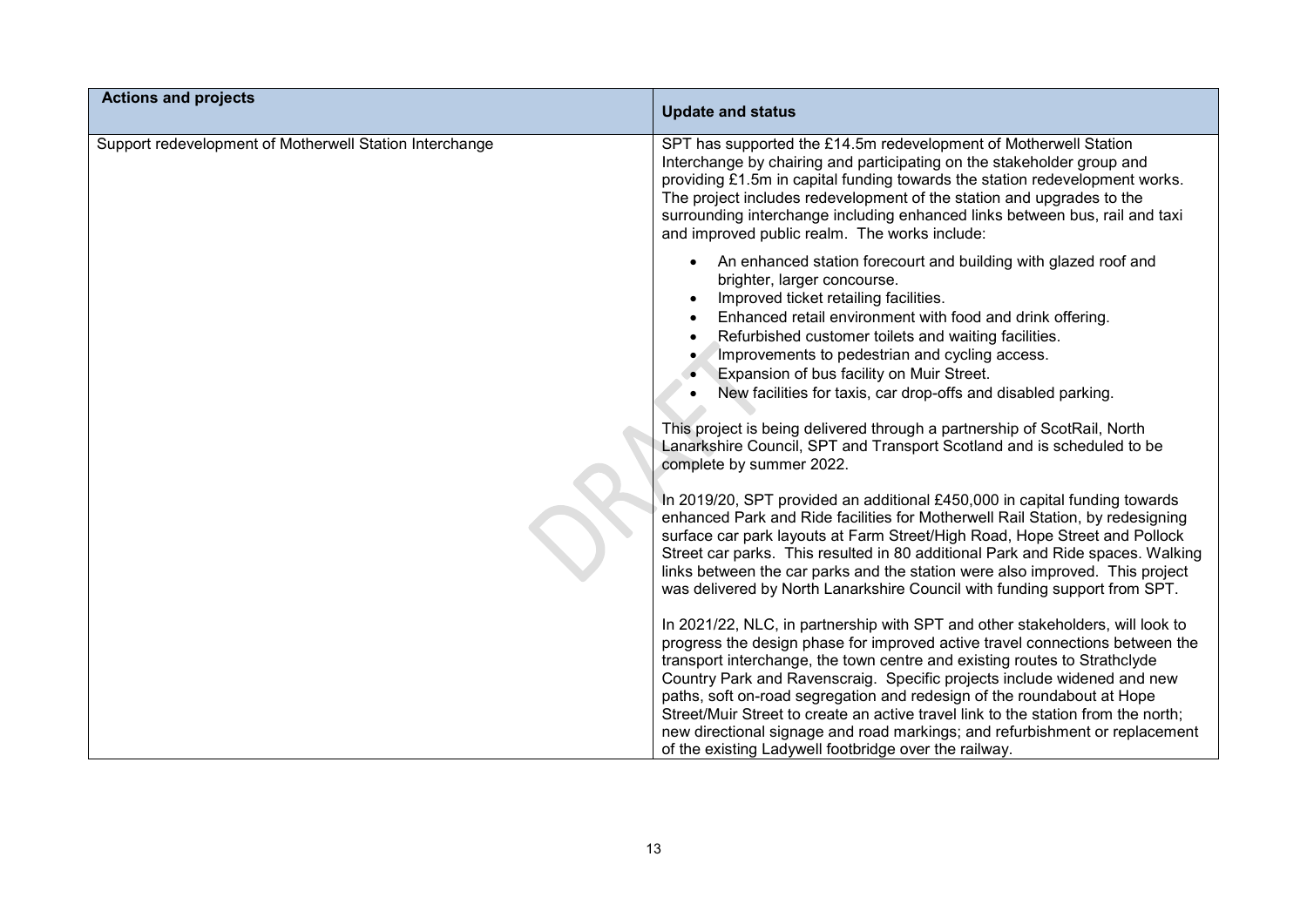| <b>Actions and projects</b>                                                                       | <b>Update and status</b>                                                                                                                                                                                                                                                                                                                                                                                                                                                                                                                                                                                                                                                                                                                                                                                                                                                                                                                                                                                                                                                                                                                                                                                                                                                                                          |
|---------------------------------------------------------------------------------------------------|-------------------------------------------------------------------------------------------------------------------------------------------------------------------------------------------------------------------------------------------------------------------------------------------------------------------------------------------------------------------------------------------------------------------------------------------------------------------------------------------------------------------------------------------------------------------------------------------------------------------------------------------------------------------------------------------------------------------------------------------------------------------------------------------------------------------------------------------------------------------------------------------------------------------------------------------------------------------------------------------------------------------------------------------------------------------------------------------------------------------------------------------------------------------------------------------------------------------------------------------------------------------------------------------------------------------|
| Support delivery of road safety project on regional route A70 at Glenbuck                         | This project addressed a series of four dangerous reverse bends on the A70 at<br>Glenbuck where the road was substandard in terms of alignment, carriageway<br>width, and forward visibility. The project resulted in the realignment of 800m of<br>the existing carriageway and resurfacing of a further 230m of carriageway.                                                                                                                                                                                                                                                                                                                                                                                                                                                                                                                                                                                                                                                                                                                                                                                                                                                                                                                                                                                    |
|                                                                                                   | The A70 is a strategic regional route between the M74 and Ayrshire and is a<br>lifeline route for the remote rural town of Muirkirk. This section of the A70 has a<br>history of road traffic accidents, whilst temporary closures of the A70 requires<br>traffic to be diverted on a c. 40-mile diversionary route.                                                                                                                                                                                                                                                                                                                                                                                                                                                                                                                                                                                                                                                                                                                                                                                                                                                                                                                                                                                              |
|                                                                                                   | The project was delivered by Ayrshire Roads Alliance with funding from SPT,<br>East Ayrshire Council and a smaller contribution from South Lanarkshire<br>Council.                                                                                                                                                                                                                                                                                                                                                                                                                                                                                                                                                                                                                                                                                                                                                                                                                                                                                                                                                                                                                                                                                                                                                |
| Support delivery of congestion reduction measures on regional route A71 at<br><b>Horsely Brae</b> | The A71 Horsley Brae Junction Improvement project involves the construction<br>of a new road layout at the junction of A71 Horsley Brae and the B7011<br>Brownlee Road. The project involves the widening of the A71 to facilitate the<br>construction of a new dedicated right-hand turning lane on the northbound<br>carriageway of the A71 for traffic turning onto Brownlee Road. The improved<br>junction will be controlled by traffic signals and include a pedestrian crossing<br>facility on the A71. The project also includes new street lighting, resurfacing of<br>the existing carriageways along both the A71 and B7011, and improved<br>footpath connections. When complete, the project will help to improve traffic<br>flow and alleviate congestion at the junction of these two roads.<br>The A71 is part of a strategic north/south freight route through North<br>Lanarkshire and South Lanarkshire linking the M74 via the A71 and A73 to the<br>M8. It also forms part of a cross country freight route linking Ayrshire and the<br>west coast via the A71 to Edinburgh and the Lothians. However, Garrion<br>Bridge and the Horsley Brae junction during peak periods are major restrictions<br>on this route which is also heavily used by commuters accessing the motorway<br>network. |
|                                                                                                   | This project is being delivered by North Lanarkshire Council with funding by<br>SPT, North Lanarkshire Council and South Lanarkshire Council.                                                                                                                                                                                                                                                                                                                                                                                                                                                                                                                                                                                                                                                                                                                                                                                                                                                                                                                                                                                                                                                                                                                                                                     |
|                                                                                                   | In 2019, a contract was awarded and site works started in November 2019 to<br>construct a new junction layout at Horsley Brae. However, due to<br>constructability issues the contract was initially suspended and then cancelled<br>when it became apparent that a new design was required. Redesign work                                                                                                                                                                                                                                                                                                                                                                                                                                                                                                                                                                                                                                                                                                                                                                                                                                                                                                                                                                                                        |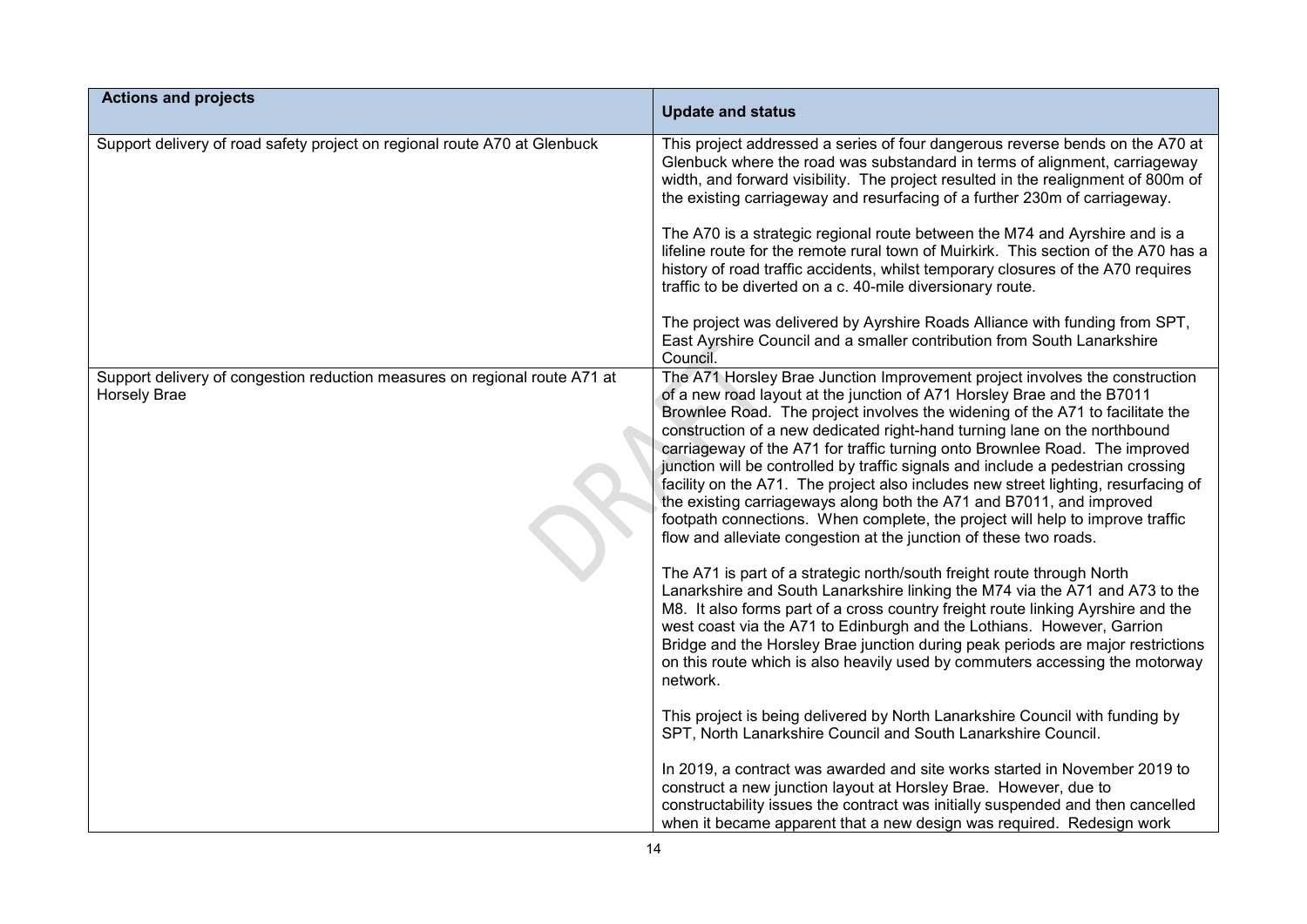| <b>Actions and projects</b>                                                                                              | <b>Update and status</b>                                                                                                                                                                                                                                                                                                                                                                                                                                                                                                                                                                                                                                |
|--------------------------------------------------------------------------------------------------------------------------|---------------------------------------------------------------------------------------------------------------------------------------------------------------------------------------------------------------------------------------------------------------------------------------------------------------------------------------------------------------------------------------------------------------------------------------------------------------------------------------------------------------------------------------------------------------------------------------------------------------------------------------------------------|
|                                                                                                                          | commenced in February 2020 and was completed in February 2021. Tenders<br>for the construction works were issued in early March 2021, and it is anticipated<br>that the successful contractor will be appointed in early June 2021, with<br>construction commencing in late June/early July.                                                                                                                                                                                                                                                                                                                                                            |
|                                                                                                                          |                                                                                                                                                                                                                                                                                                                                                                                                                                                                                                                                                                                                                                                         |
|                                                                                                                          |                                                                                                                                                                                                                                                                                                                                                                                                                                                                                                                                                                                                                                                         |
|                                                                                                                          |                                                                                                                                                                                                                                                                                                                                                                                                                                                                                                                                                                                                                                                         |
| Work in partnership to develop and progress solutions for improved surface<br>access to Glasgow Airport                  | Building on previous work undertaken by SPT and others over many years, and<br>including recent work such as the Glasgow City Council/Renfrewshire Council-<br>led Glasgow and Clyde Valley City Region City Deal's Airport Access Project,<br>Glasgow City Council is leading on the development of a Feasibility Study for a<br>Glasgow Metro system. As the outcomes of this work emerge, it will also be<br>considered for inclusion as part of Transport Scotland's Strategic Transport<br>Projects Review 2. SPT will continue to support both the developing Metro<br>project, and the STPR2 process as set out in earlier actions of this Plan. |
| Seek to progress improvements to Lanark Interchange including new park and<br>ride facilities and redesigned bus station | This project will result in the redesign of Lanark bus station to improve road<br>safety, enhance quality of the passenger environment and improve access to<br>park and ride facilities. The c. £1.6m project involves the delivery of a new park<br>and ride facility on the B7017/Alston's Yard (and extension into adjacent retail<br>park) and redesigned bus station including an improved operational<br>configuration and enhanced passenger waiting facilities. Detailed design and                                                                                                                                                            |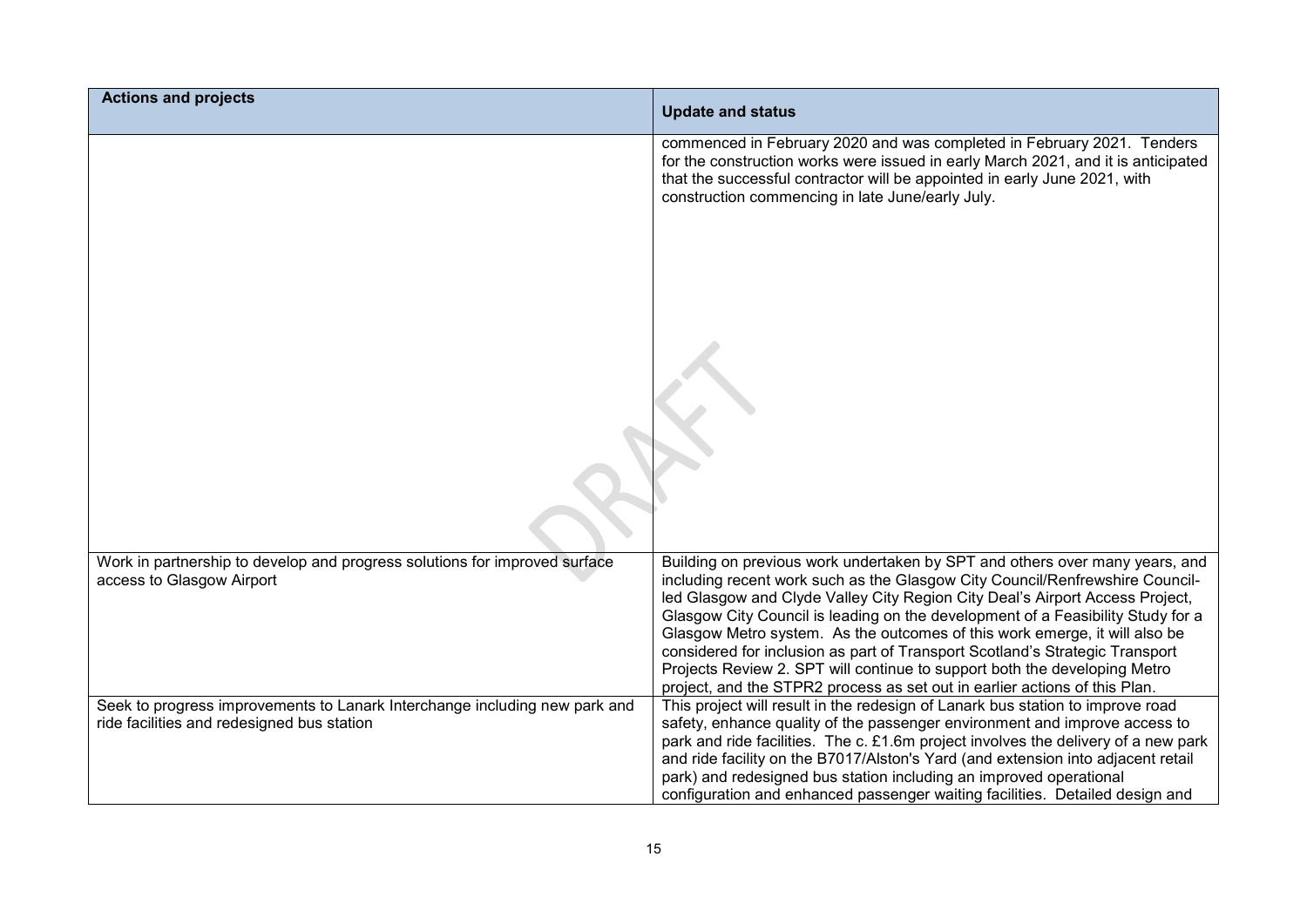| <b>Actions and projects</b>                                                                                                                                                      | <b>Update and status</b>                                                                                                                                                                                                                                                                                                                                                                                                                                                                                                                                                                                                                                                                                                                                                                                                                                                                                                                                                                                                                                                                                                                                                                                                                                                                                                                                                                                                             |
|----------------------------------------------------------------------------------------------------------------------------------------------------------------------------------|--------------------------------------------------------------------------------------------------------------------------------------------------------------------------------------------------------------------------------------------------------------------------------------------------------------------------------------------------------------------------------------------------------------------------------------------------------------------------------------------------------------------------------------------------------------------------------------------------------------------------------------------------------------------------------------------------------------------------------------------------------------------------------------------------------------------------------------------------------------------------------------------------------------------------------------------------------------------------------------------------------------------------------------------------------------------------------------------------------------------------------------------------------------------------------------------------------------------------------------------------------------------------------------------------------------------------------------------------------------------------------------------------------------------------------------|
|                                                                                                                                                                                  |                                                                                                                                                                                                                                                                                                                                                                                                                                                                                                                                                                                                                                                                                                                                                                                                                                                                                                                                                                                                                                                                                                                                                                                                                                                                                                                                                                                                                                      |
|                                                                                                                                                                                  | the land purchase for the new park and ride were delivered in 2020/21, with<br>construction scheduled over next 3 years.                                                                                                                                                                                                                                                                                                                                                                                                                                                                                                                                                                                                                                                                                                                                                                                                                                                                                                                                                                                                                                                                                                                                                                                                                                                                                                             |
| Work in partnership to support redevelopment of Queen Street Station                                                                                                             | Network Rail completed the redevelopment of Glasgow Queen Street Station in<br>2020. SPT supported this work through participation in the stakeholder forum.<br>To ensure high quality integration of transport facilities on the completion of the<br>station redevelopment. SPT funded and facilitated the provision of a new<br>double length high quality bus stop with real-time passenger information on<br>West George Street.                                                                                                                                                                                                                                                                                                                                                                                                                                                                                                                                                                                                                                                                                                                                                                                                                                                                                                                                                                                                |
|                                                                                                                                                                                  | Engagement will continue through North Hanover Street development which will<br>see the provision of additional facilities enhance the passenger experience of<br>Queen Street station.                                                                                                                                                                                                                                                                                                                                                                                                                                                                                                                                                                                                                                                                                                                                                                                                                                                                                                                                                                                                                                                                                                                                                                                                                                              |
| Support congestion reduction measures including renewal/expansion of UTC<br>systems and junction improvements including key routes in Rutherglen-<br>Cambuslang-Uddingston areas | A number of projects have been delivered or are underway across the region to<br>support this action. Many of these projects are also named under the Strategic<br>Priority A Step Change for Bus as they support implementation of bus priority<br>measures (e.g. SCOOT). Projects include:                                                                                                                                                                                                                                                                                                                                                                                                                                                                                                                                                                                                                                                                                                                                                                                                                                                                                                                                                                                                                                                                                                                                         |
|                                                                                                                                                                                  | A new UTC SCOOT system in Cumnock was implemented and<br>integrated with the Kilmarnock system in 2019/20 - 2020/21. The<br>Cumnock system incorporates 12 signalised locations in Cumnock<br>town centre (6 junctions and 6 pedestrian crossings. This project was<br>delivered by Ayrshire Roads Alliance and funded by SPT and East<br>Ayrshire Council through the Barony School Campus development.<br>Three signal-controlled junctions and 6 signal-controlled crossings on<br>the A770 through Greenock and Gourock are being linked to reduce<br>traffic congestion on this corridor. This project is being delivered by<br>Inverclyde Council and fully funded by SPT.<br>Traffic signal infrastructure is being replaced and upgraded in<br>Renfrewshire over the period 2018/19 - 2022/23, in advance of the<br>modernisation of the Council's UTC system. This project is being<br>delivered by Renfrewshire Council and fully funded by SPT.<br>New or improved traffic signal control infrastructure and SCOOT and<br>MOVA UTC has been introduced along B7071 Uddingston, A724<br>Cambuslang Road Corridor, Lanark town centre and A730 East Kilbride<br>Road/Blairbeth Road over the period 2018/19 - 2020/21. These<br>projects are being delivered by South Lanarkshire Council and fully<br>funded by SPT. In 2021/22 upgrading of equipment on East Kilbride<br>Road at Blairbeth Road, Rutherglen is proposed. |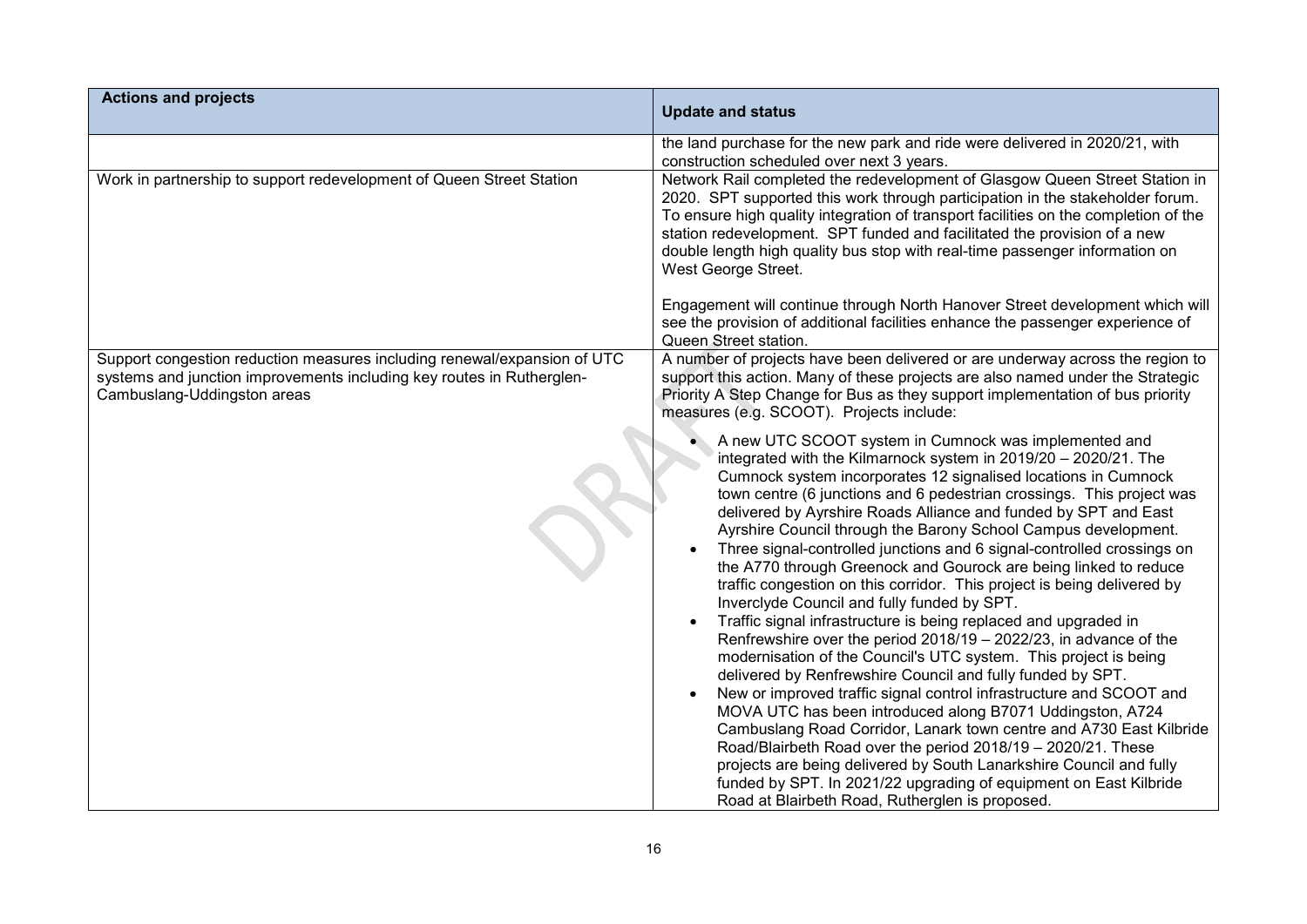| <b>Actions and projects</b>                                                                                               | <b>Update and status</b>                                                                                                                                                                                                                                                                                            |
|---------------------------------------------------------------------------------------------------------------------------|---------------------------------------------------------------------------------------------------------------------------------------------------------------------------------------------------------------------------------------------------------------------------------------------------------------------|
| Strathclyde Freight Strategy implementation                                                                               | SPT supported the realignment of Baker's Street and Drumfrochar Road in<br>Greenock in 2018/19 to improve freight access to Drumfrochar Industrial<br>Estate. SPT contributed £500K in capital funding to the £3million scheme<br>funded and delivered by Inverclyde Council.                                       |
| Support Edinburgh-Glasgow Improvement Programme service and timetable<br>improvements                                     | EGIP is now substantially complete. SPT continues to engage with Scotrail on<br>service patterns through direct liaison with Scotrail, alongside partner RTPs.                                                                                                                                                      |
| Updated action: Support implementation of Rail Services Decarbonisation Plan<br>including Hairmyres station redevelopment | The Rail Services Decarbonisation Action Plan was published in 2020 by<br>Transport Scotland. In the SPT region, preparatory work for the electrification                                                                                                                                                           |
|                                                                                                                           | of the East Kilbride and Barrhead lines is underway while investigation of<br>options for Anniesland/Maryhill is progressing. SPT is supporting the East<br>Kilbride Corridor Enhancement works through participation in the EK Rail                                                                                |
|                                                                                                                           | Project stakeholder group and contributing funding towards the future park and<br>ride and low carbon transport hub facilities at Hairmyres. SPT will contribute up                                                                                                                                                 |
| Support development of High Speed Rail to Glasgow                                                                         | to £4.2 million to the development of the interchange facilities.<br>In 2016, the UK and Scottish Governments committed Transport Scotland the                                                                                                                                                                      |
|                                                                                                                           | Department for Transport to work with Network Rail through the remainder of<br>Control Period 5 (to March 2019) to identify rail infrastructure enhancements<br>with a strong business cases that could be implemented during CP 6 and &<br>(2019 - 2029) to improve capacity and reduce journey time on the Anglo- |
|                                                                                                                           | Scottish routes towards the Governments' joint target of a 3-hour journey time<br>target between Central Scotland and London. Subsequently, Transport                                                                                                                                                               |
|                                                                                                                           | Scotland commissioned the Engineering Feasibility Study, which was<br>completed in December 2018 by ARUP and work on the Strategic Business<br>Case was to be initiated in 2020. However, the future development of high<br>speed rail in Scotland is now being considered by the STPR2 process. SPT                |
|                                                                                                                           | has participated on the High Speed Rail Scotland Stakeholder Group since its<br>commencement in 2011 by the Scottish Government and provided input to the                                                                                                                                                           |
|                                                                                                                           | Feasibility Study with regard to comment on route choice and terminal location.<br>SPT will continue to participate in the High Speed Rail Scotland and STPR2<br>process as set out in earlier actions in this Plan.                                                                                                |
| Ayrshire connectivity improvements including connections to trunk road and rail<br>networks.                              | SPT supported the A71 route improvement study to improve connectivity<br>between Ayrshire and the M74.                                                                                                                                                                                                              |
|                                                                                                                           | SPT continues to participate in the STPR2 process including commenting on<br>the importance of Ayrshire-Central Belt connectivity for labour markets and                                                                                                                                                            |
|                                                                                                                           | economic connectivity including the development of the 'Bio Corridor' and the<br>importance of Ayrshire connectivity to freight routes, ports and M74 to realise<br>the objectives of the Ayrshire Growth Deal. These issues are also captured                                                                      |
|                                                                                                                           | within SPT's RTS process.                                                                                                                                                                                                                                                                                           |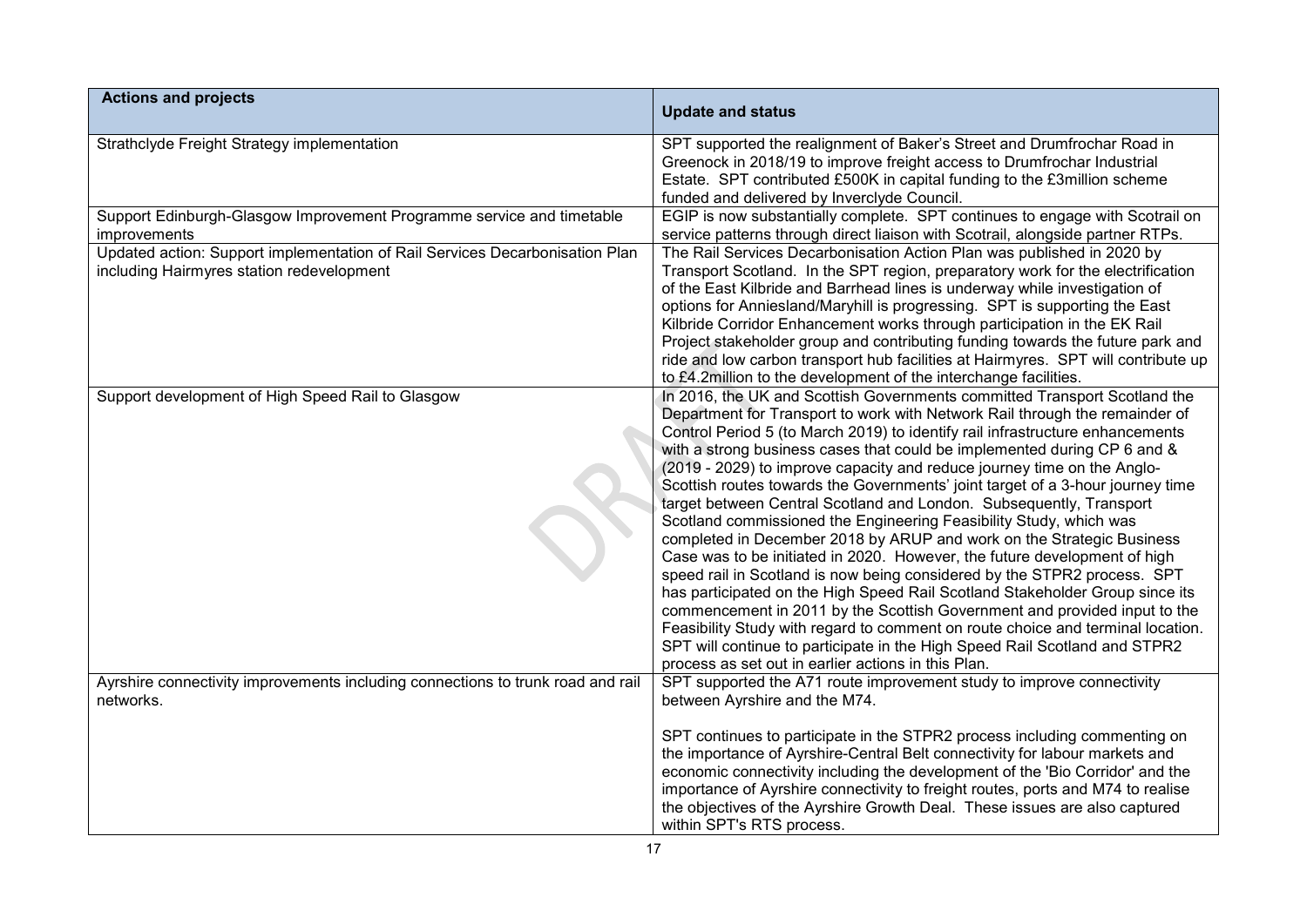| <b>Actions and projects</b>                                                                                  | <b>Update and status</b>                                                                                                                                                                                                                                                                                                                                                                                                                                                                                                                                                                                                         |
|--------------------------------------------------------------------------------------------------------------|----------------------------------------------------------------------------------------------------------------------------------------------------------------------------------------------------------------------------------------------------------------------------------------------------------------------------------------------------------------------------------------------------------------------------------------------------------------------------------------------------------------------------------------------------------------------------------------------------------------------------------|
| Support the work of the A76 Partnership to promote improved road and public<br>transport along the corridor  | The objectives of the A76 Partnership are now being pursued through the<br>regional and national processes including STPR2, Ayrshire Growth Deal and<br>RTS.                                                                                                                                                                                                                                                                                                                                                                                                                                                                     |
| Work in partnership with GCC to progress delivery of new junction layout at<br>Pollok Roundabout / Peat Road | Glasgow City Council has been investigating options to reduce traffic<br>congestion and improve road safety for people who are walking or cycling on<br>the Peat Round roundabout in Pollok near SIIverburn Shopping Centre. In<br>2021/22, s further review of options will be undertaken and consultation with<br>Local Members to reach agreement on the optimum solution for all issues, with<br>construction to follow in future years. This project is being delivered by<br>Glasgow City Council with funding support from SPT. This project is being<br>delivered by Glasgow City Council with funding support from SPT. |
| Promote Clydebank Interchange Transport Hub                                                                  | An Outline Business Case for Clydebank Interchange Transport Hub was<br>completed in 2019/20, following completion of the Clydebank Transport STAG<br>study in 2017. SPT has funded the project development phases to date and<br>will continue to work with West Dunbartonshire Council and rail & bus industry<br>stakeholders during the course of 2021/22 to identify next steps. It is<br>anticipated that the Clydebank Town Centre Master Planning exercise will<br>further develop this project.                                                                                                                         |

## **Table 2b: Strategic Priority: Promoting sustainable development**

| <b>Actions and projects</b>                                                                                 | <b>Status and update</b>                                                                                                                                                                                                                                                                                                                                                                                                                                                                                                                                                                                                                                                                                                                                                                                                 |
|-------------------------------------------------------------------------------------------------------------|--------------------------------------------------------------------------------------------------------------------------------------------------------------------------------------------------------------------------------------------------------------------------------------------------------------------------------------------------------------------------------------------------------------------------------------------------------------------------------------------------------------------------------------------------------------------------------------------------------------------------------------------------------------------------------------------------------------------------------------------------------------------------------------------------------------------------|
| Promote and support the delivery of transport objectives<br>through local and regional development planning | Since 2018/19, SPT provided site assessment support to Inverclyde Council for the development of<br>their second and third Local Development Plans and Renfrewshire Council's second Local<br>Development Plan and responded to the second Local Development Plans and associated<br>supplementary guidance for Argyll and Bute, East Dunbartonshire, East Renfrewshire, Inverclyde,<br>North Ayrshire, Renfrewshire, South Ayrshire, South Lanarkshire and West Dunbartonshire<br>Councils, as well as the second East Ayrshire Minerals Local Development Plan, Loch Lomond<br>and Trossachs National Park Local Development Plan Action Programme, North Lanarkshire<br>Council's Modified Proposed Local Development Plan and Glasgow City Councils Strategic<br>Development Frameworks and Regeneration Frameworks. |
|                                                                                                             | SPT will continue to engage with local Planning Authorities and regional partners in the Local<br>Development Plan process, the emerging Regional Spatial Strategies covering the SPT region,<br>and the NPF4. This includes participation in workshops led by ClydePlan and the Glasgow City<br>Region Housing Market Partnership.                                                                                                                                                                                                                                                                                                                                                                                                                                                                                      |

 $\sim$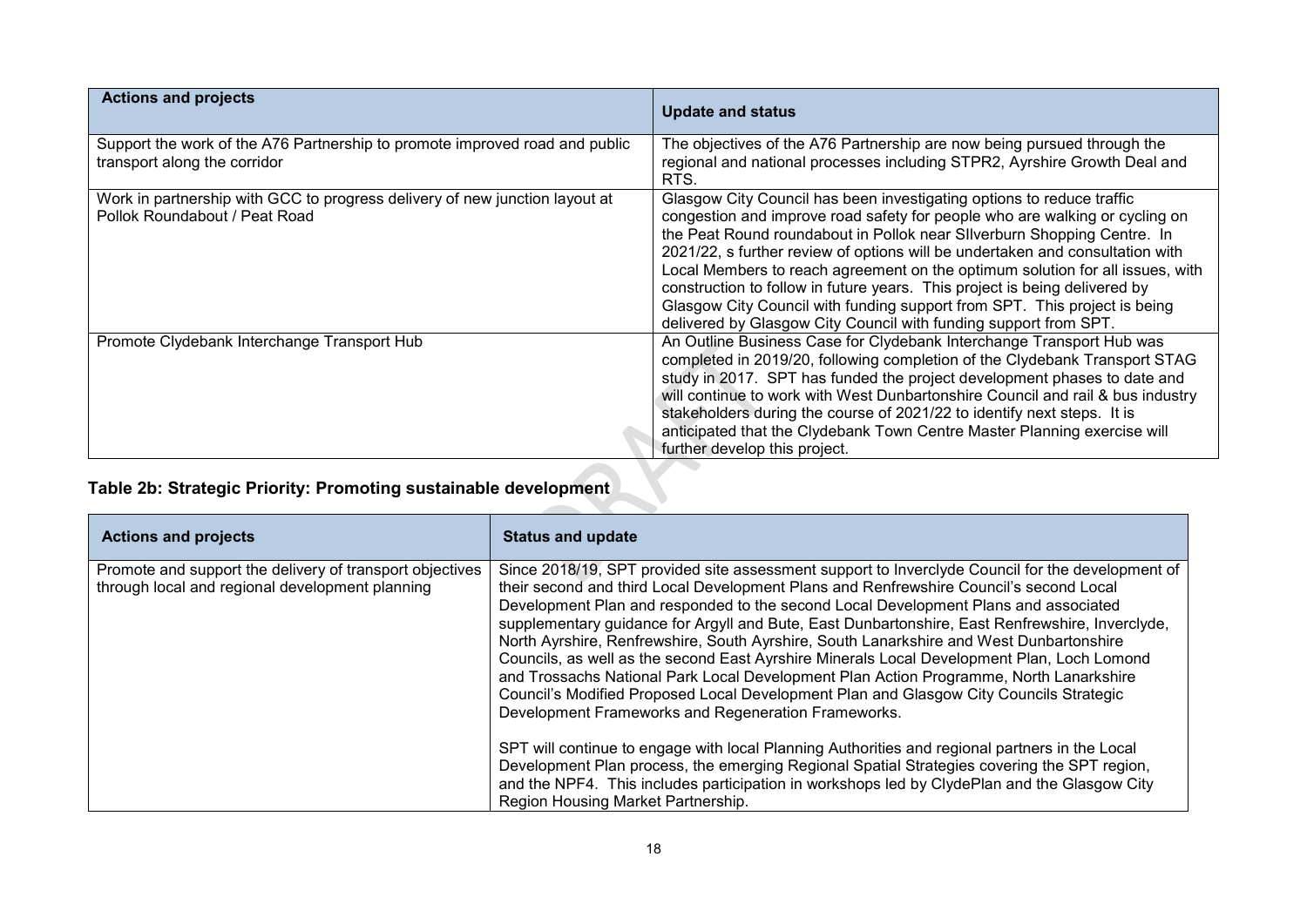| <b>Actions and projects</b>                                                                                                    | <b>Status and update</b>                                                                                                                                                                                                                                                                                                                                                                                                                                                                                                                                                                                                                                                                                                                                                                                                    |
|--------------------------------------------------------------------------------------------------------------------------------|-----------------------------------------------------------------------------------------------------------------------------------------------------------------------------------------------------------------------------------------------------------------------------------------------------------------------------------------------------------------------------------------------------------------------------------------------------------------------------------------------------------------------------------------------------------------------------------------------------------------------------------------------------------------------------------------------------------------------------------------------------------------------------------------------------------------------------|
| Promote and support the delivery of transport<br>infrastructure and services and accessibility objectives                      | SPT has supported the delivery of transport infrastructure and services for a number of major<br>development sites in the region since 2018/19 including:                                                                                                                                                                                                                                                                                                                                                                                                                                                                                                                                                                                                                                                                   |
| for major development                                                                                                          | Supporting delivery of Robroyston rail station and park and ride facilities;<br>Supporting the securement of significant developer contributions for the provision of bus<br>services through the Ravenscraig development to connect residents with Motherwell town<br>centre and rail station, the Regional Sports Facility and New College Lanarkshire. Funding<br>is available for 9 years; however, the introduction of the bus service has been delayed due<br>to COVID19;<br>Facilitating dialogue around future opportunities for IBM station to support major<br>development at Spango Valley;<br>Renewing the Planning consent for the western approach public transport link to the<br>Queen Elizabeth Hospital; and<br>Negotiating the retention of funding to provide bus services for the more remote parts of |
| Promote and support development and implementation                                                                             | Dargavel Village as the site further develops.<br>SPT has supported and contributed funding towards a number of town centre regeneration projects                                                                                                                                                                                                                                                                                                                                                                                                                                                                                                                                                                                                                                                                           |
| of urban/town centre regeneration strategies and<br>masterplans                                                                | since 2018/19, including:<br>North Ayrshire: Irvine Town Centre Public Realm Regeneration<br>$\bullet$<br>Inverclyde: Greenock Town Centre Regeneration<br>Inverclyde: Port Glasgow Masterplan implementation<br>West Dunbartonshire: Support for Clydebank Interchange STAG process including funding<br>the initial Case for Change, in support of wider town centre regeneration plans and<br>development of Queen's Quay                                                                                                                                                                                                                                                                                                                                                                                                |
| Support the objectives of Glasgow City Region City<br>Deal, Ayrshire Growth Deal and Argyll & Bute Rural<br><b>Growth Deal</b> | SPT continues to engage with councils and other partners in relation to transport aspects of City<br>Deal, Growth Deal and Rural Growth deal projects across the region, seeking opportunities to<br>ensure integration across modes, council boundaries and with other developments. SPT also<br>plays a key role in the Glasgow City Region Transport and Connectivity Portfolio group, a forum<br>which facilitates engagement at city-region level between councils, SPT and Transport Scotland on<br>key issues, policy, projects and initiatives.                                                                                                                                                                                                                                                                     |
|                                                                                                                                | A803 Quality Bus Corridor<br>In 2019, SPT alongside East Dunbartonshire Council and Glasgow City Council embarked on a<br>collaborative and ambitious cross-boundary project for delivering bus and active travel<br>infrastructure improvements in the north of the city along A803 route corridor linking Strathkelvin<br>Retail Park, Bishopbriggs, through to junction 15 of the M8 at Townhead.                                                                                                                                                                                                                                                                                                                                                                                                                        |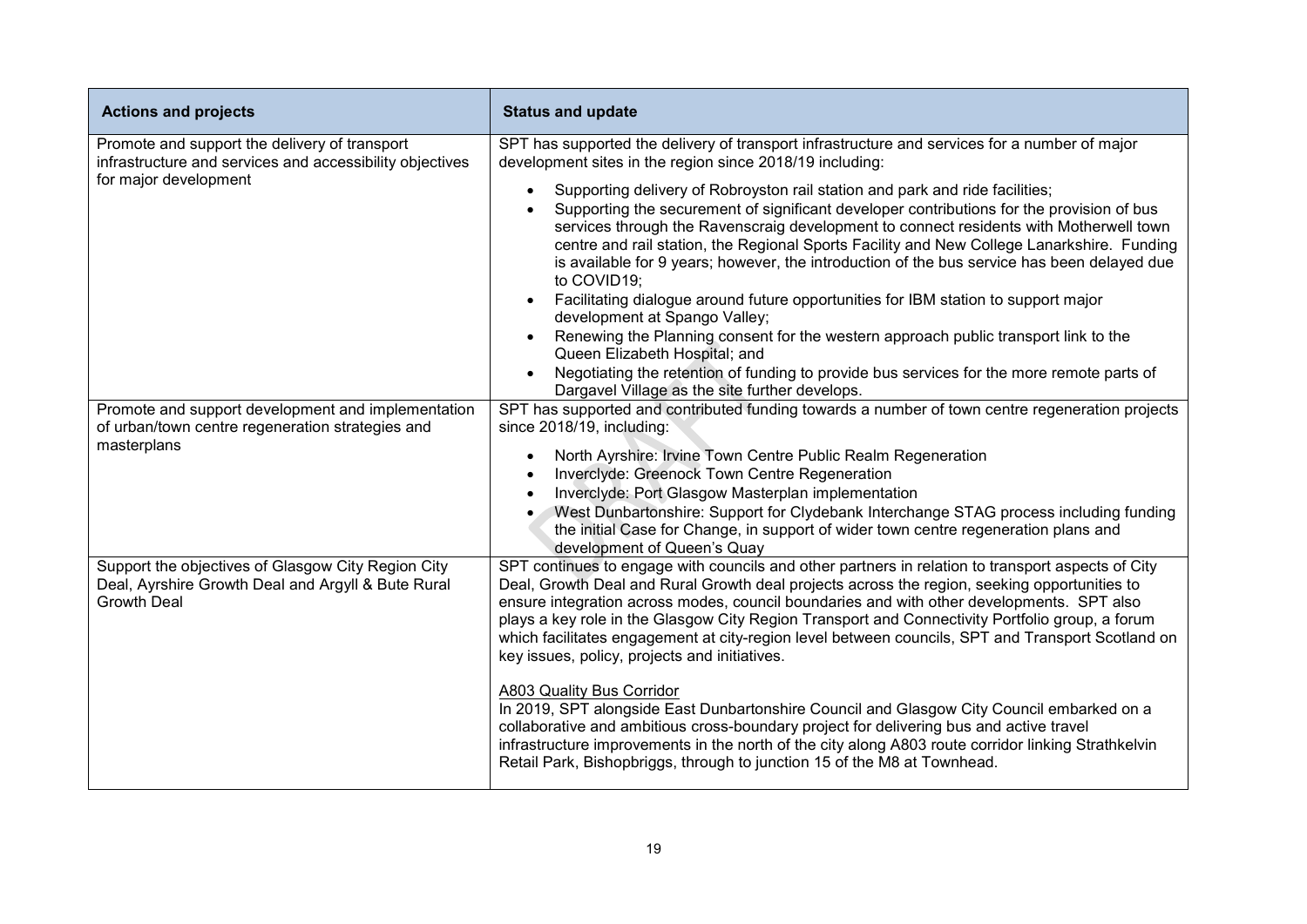| <b>Actions and projects</b> | <b>Status and update</b>                                                                                                                                                                                                                                                                                                                                                                                                                                                                                                                                                    |
|-----------------------------|-----------------------------------------------------------------------------------------------------------------------------------------------------------------------------------------------------------------------------------------------------------------------------------------------------------------------------------------------------------------------------------------------------------------------------------------------------------------------------------------------------------------------------------------------------------------------------|
|                             | The project sees the integration of the Strathclyde Bus Investment Programme (SBIP) within East<br>Dunbartonshire Council's Place and Growth Programme, as part of the Glasgow City Region City<br>Deal Programme.                                                                                                                                                                                                                                                                                                                                                          |
|                             | By improving bus connectivity and active travel links to and from Glasgow, the project will support<br>economic growth ambitions within East Dunbartonshire and at key locations along this corridor<br>including Bishopbriggs and the Sighthill Transformational Regeneration Area                                                                                                                                                                                                                                                                                         |
|                             | SPT, through participation in a project Collaborative Group and project Working Group, continue to<br>provide advice in relation to the bus infrastructure aspects of the project as well as supporting the<br>development of active travel measures along this corridor.                                                                                                                                                                                                                                                                                                   |
|                             | The £35million project, funded through Glasgow City Region City Deal and EDC as lead authority,<br>will deliver strategic benefits for bus and active travel on the A803 corridor and act as a<br>pilot/exemplar for sustainable travel investment by setting standards for improving corridors across<br>the city region in the future.                                                                                                                                                                                                                                    |
|                             | EDC's Strategic Business Case (SBC) for Place and Growth Programme was approved by the<br>Glasgow City Region Cabinet in February 2021, which also includes proposals for Bishopbriggs<br>Town Centre Regeneration and delivery of Phase 5 of the Bishopbriggs relief Road.                                                                                                                                                                                                                                                                                                 |
|                             | During 2021, SPT will continue to work alongside the partner local authorities to develop an Outline<br>Business Case for the project in line within Glasgow City Region's Programme Management Office<br>requirements.                                                                                                                                                                                                                                                                                                                                                     |
|                             | <b>Fastline Faslane</b><br>The 10-year Maritime Change Programme will result in HMNB Clyde/Faslane becoming the single<br>operating base for the Royal Navy's entire fleet of submarines. Improving connectivity of Faslane<br>will help achieve objectives of the Argyll and Bute Rural Growth Deal to maximise the local and<br>national benefits of the Maritime Change Programme. In March 2021, a draft Fastline Faslane<br>Case for Change report has been provided to Transport Scotland. The Case for Change has<br>identified three options for further appraisal: |
|                             | a rail station adjacent to the complex to contribute to the movement of the workforce with a<br>$\bullet$<br>bespoke rail service to match operational hours at the base;<br>b) a rail station adjacent to the complex utilising existing and planned West Highland Line<br>$\bullet$<br>services; and                                                                                                                                                                                                                                                                      |
|                             | c) a shuttle bus service offering a half-hourly service between the Base and Helensburgh<br>Central Station at peak hours.                                                                                                                                                                                                                                                                                                                                                                                                                                                  |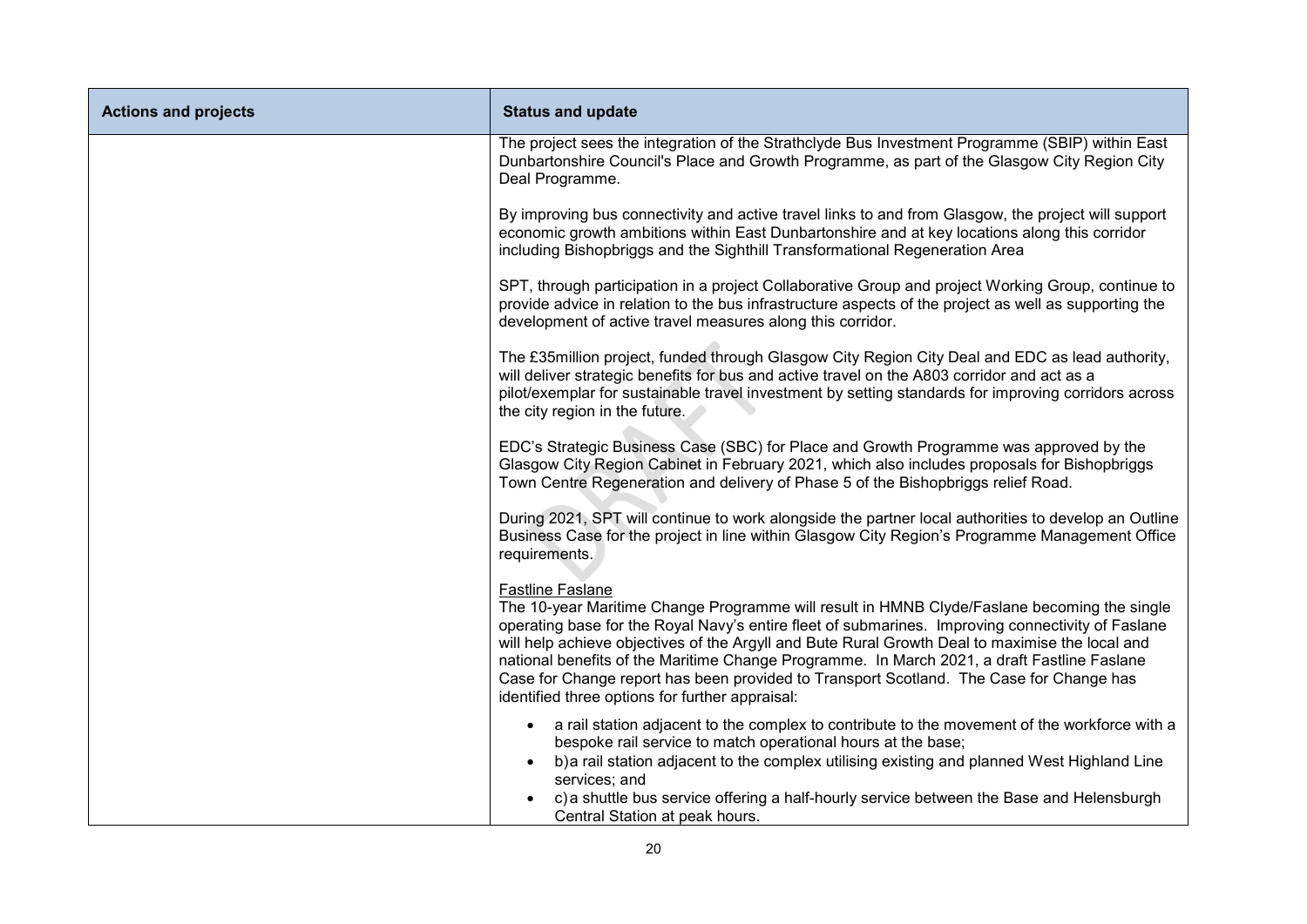| <b>Actions and projects</b>                                                                                                                            | <b>Status and update</b>                                                                                                                                                                  |
|--------------------------------------------------------------------------------------------------------------------------------------------------------|-------------------------------------------------------------------------------------------------------------------------------------------------------------------------------------------|
|                                                                                                                                                        | The next stages of the STAG process for Faslane are to be progressed later in 2021.                                                                                                       |
|                                                                                                                                                        |                                                                                                                                                                                           |
| Work in partnership to investigate methods of securing<br>improved sustainable transport outcomes for<br>development sites through the planning system | SPT will engage with local authority partners later in 2021, through the new RTS process, to<br>identify ways to improve the securement of public transport services for new development. |

SPRACTIC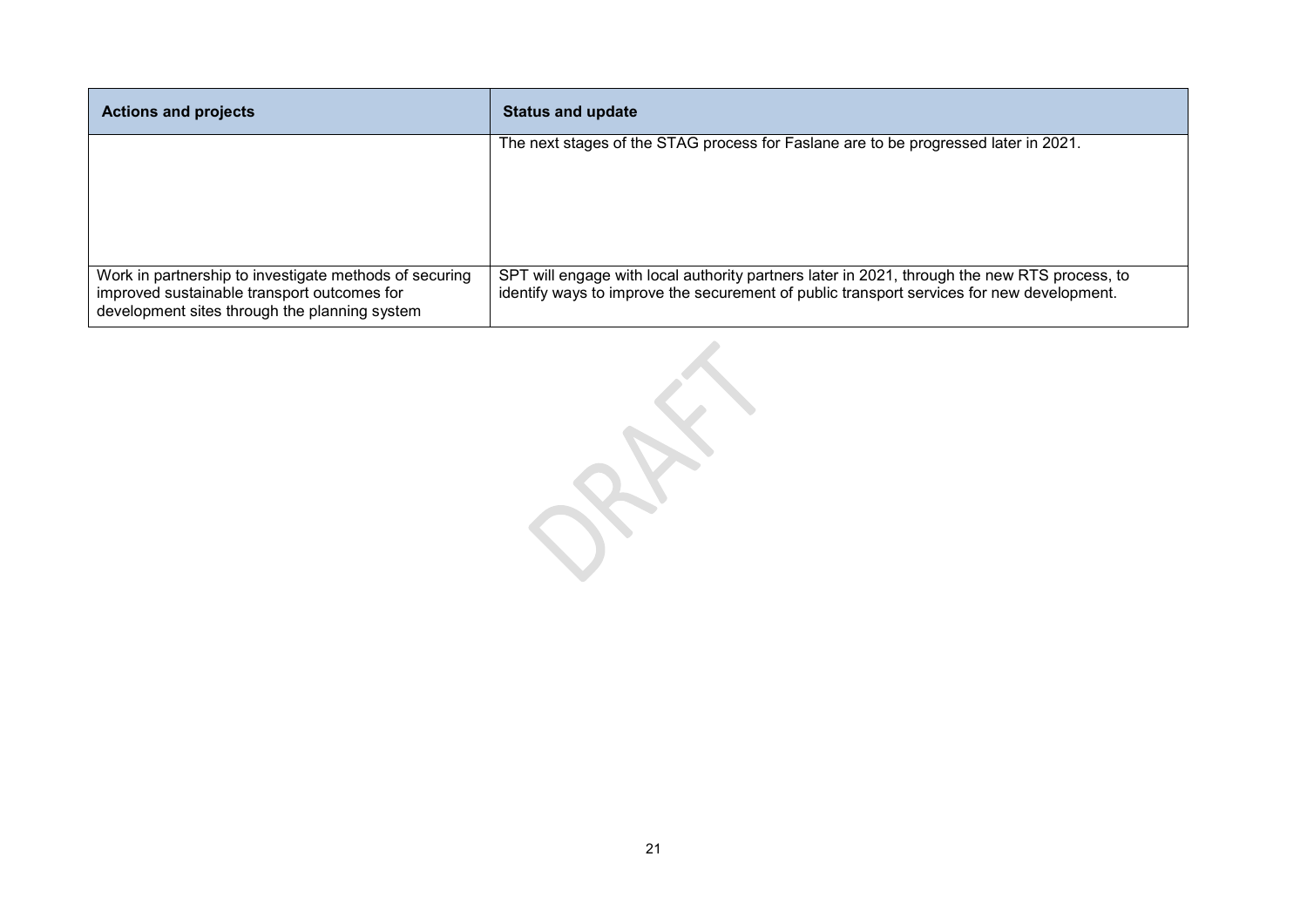#### **4 Access for All**

## **Table 3a: Strategic priority: Improving access to services and facilities**

<span id="page-23-0"></span>

| <b>Actions and projects</b>                                                                                                                      | <b>Update and status</b>                                                                                                                                                                                                                                                                                                                                               |
|--------------------------------------------------------------------------------------------------------------------------------------------------|------------------------------------------------------------------------------------------------------------------------------------------------------------------------------------------------------------------------------------------------------------------------------------------------------------------------------------------------------------------------|
| Complete review of criteria for supporting socially necessary bus services                                                                       | The initial review of the guideline criteria was completed in 2019 and is now<br>being applied by the Network and Planning team (as appropriate with regard to<br>COVID19 impacts on supported services).                                                                                                                                                              |
| Complete local accessibility analysis including access to employment &<br>healthcare assessments (as part of new RTS)                            | A level of service policy is being developed for the new RTS.                                                                                                                                                                                                                                                                                                          |
| Support, develop and grow community transport sector to provide transport<br>services for communities with limited public transport alternatives | SPT continues to support Community Transport operators in the SPT region.<br>This support can include revenue support for services, capital funding for<br>vehicle purchase, technical/planning support and, through Nevis Technologies,<br>support for back office ticketing functions. SPT provided the following levels of<br>funding direct to operators, by year: |
|                                                                                                                                                  | £1.072m (2018/19)<br>£1.154m (2019/20)<br>£1.201m (2020/21)                                                                                                                                                                                                                                                                                                            |
|                                                                                                                                                  | In 2021/22, SPT is awarding £1.310m in grant funding to 18 Community<br>Transport operators in the region. The grant funding supports the following<br>operators and projects:                                                                                                                                                                                         |
|                                                                                                                                                  | <b>Coalfields Community Transport</b><br><b>Community Transport Glasgow</b><br>North Area Transport Association<br>South Ayrshire Community Transport<br>Ardgowan Hospice Trust                                                                                                                                                                                        |
|                                                                                                                                                  | <b>Blantyre Volunteer Ltd</b><br><b>Community Central Halls (northwest Glasgow)</b><br><b>Community Transport East Renfrewshire</b><br>The New Tannahill Centre (the charitable arm of Ferguslie Park                                                                                                                                                                  |
|                                                                                                                                                  | Housing Association)<br><b>East Kilbride Community Transport</b><br>Ferguslie Park Housing Association Ltd                                                                                                                                                                                                                                                             |
|                                                                                                                                                  | <b>Getting Better Together</b>                                                                                                                                                                                                                                                                                                                                         |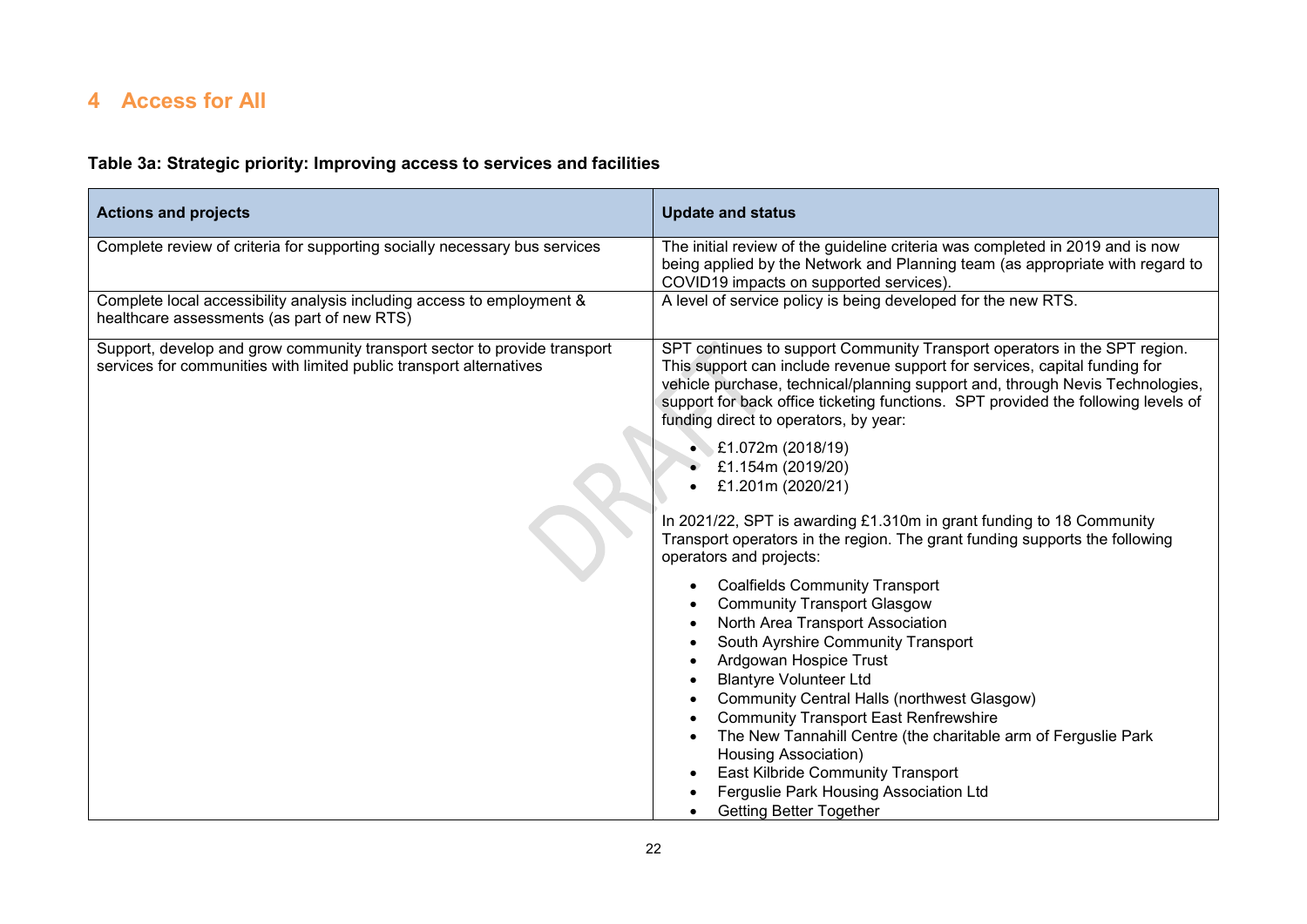| <b>Actions and projects</b>                                                                                        | <b>Update and status</b>                                                                                                                                                                                                                                                                                                                                                                                          |
|--------------------------------------------------------------------------------------------------------------------|-------------------------------------------------------------------------------------------------------------------------------------------------------------------------------------------------------------------------------------------------------------------------------------------------------------------------------------------------------------------------------------------------------------------|
|                                                                                                                    | <b>Glenboig Development Trust</b><br>Larkhall & District Volunteer Group<br>Port Glasgow Voluntary Trans-Port Group<br>Renfrewshire Council 'SOOPiR' (Strengthening Opportunities for Older<br>Adults in Renfrewshire) bus project<br><b>Rural Development Trust</b><br>South West Community Transport<br>West Dunbartonshire Council (pilot access to healthcare project with<br>South West Community Transport) |
|                                                                                                                    | A proportion of funding awarded to Glasgow-based community transport<br>operators is Glasgow City Council funding for delivery of services on behalf of<br>Glasgow City Council including transport provision for some clubs and<br>playschemes.                                                                                                                                                                  |
|                                                                                                                    | Further details for 2021/22 can be found at<br>http://www.spt.co.uk/documents/latest/Ops300421_Agenda10.pdf                                                                                                                                                                                                                                                                                                       |
| Support and deliver demand responsive services for residents unable to use<br>mainstream public transport services | SPT continues to provide MyBus and MyBus Rural transport services for older<br>people, people who are disabled, and rural and remote communities that do not<br>have access otherwise to public transport.                                                                                                                                                                                                        |
| Support and deliver schools transport                                                                              | SPT continues to deliver schools transport for eleven local authorities on an<br>agency basis, with around 40,000 pupils transported on school bus services<br>every school day (notwithstanding periods when COVID restrictions have been<br>in place). SPT officers have also had a substantial role in advising Scottish<br>Government on schools transport matters throughout the pandemic.                   |
| Work with partners to promote the efficient and innovative use of vehicle fleets                                   | SPT is working with Glasgow City Council to help improve the efficient use of<br>council vehicle fleet in the provision of school transport services for students<br>who have additional support needs (ASN). SPT is providing operational and<br>technical expertise and resource including usage of SPT scheduling software.                                                                                    |
|                                                                                                                    | SPT has also recently developed the quality criteria used in the procurement of<br>supported bus services to encourage investment in zero-emission vehicles in<br>the region.                                                                                                                                                                                                                                     |
|                                                                                                                    | SPT supports a small number of Community Transport operators to make use<br>of SPT scheduling software to improve journey planning and make best use of<br>capacity. SPT also provided a small amount of funding to operators to support<br>investment in vehicles, including match funding to support the introduction of                                                                                        |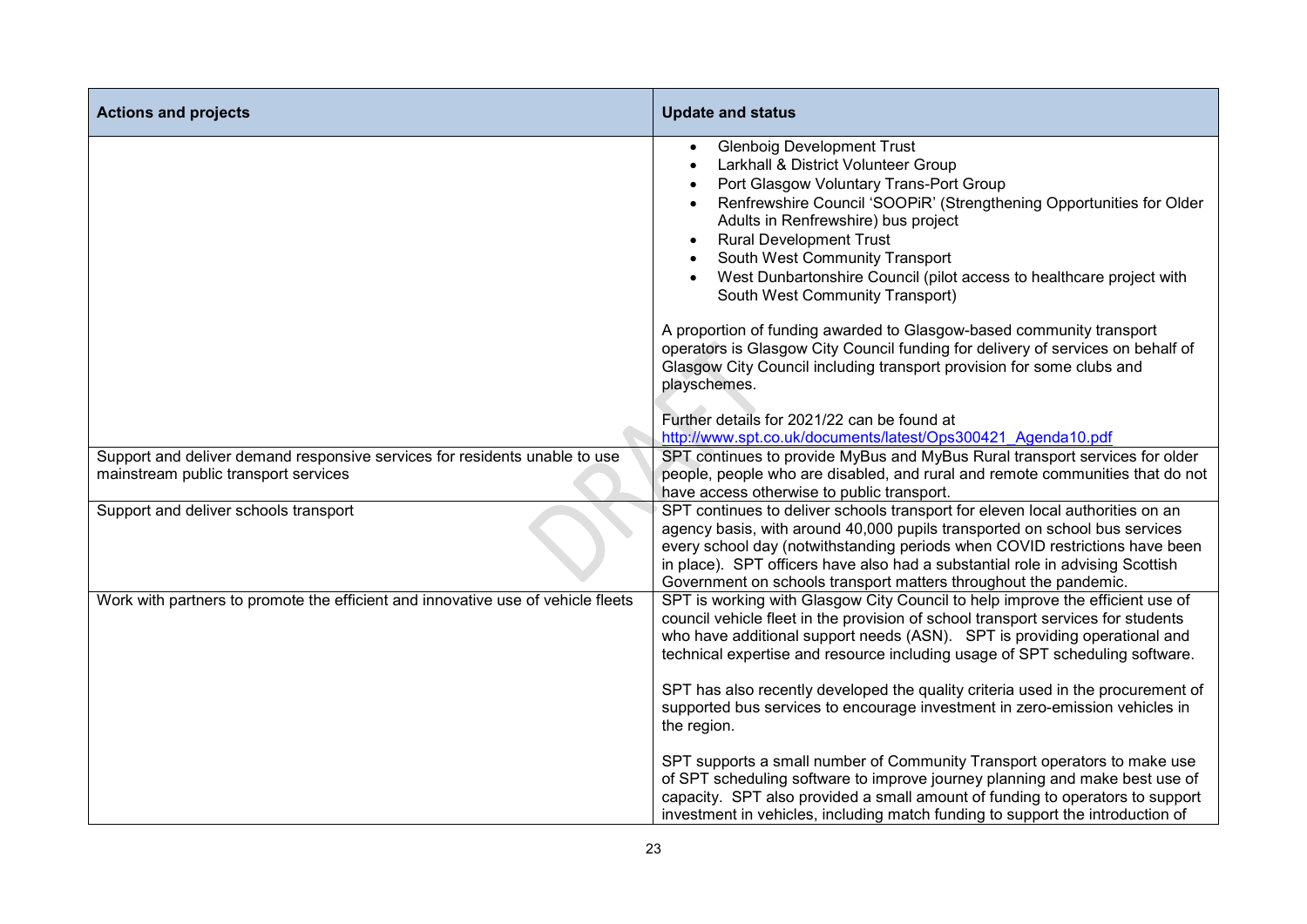| <b>Actions and projects</b> | <b>Update and status</b>                                                                                                                 |
|-----------------------------|------------------------------------------------------------------------------------------------------------------------------------------|
|                             | zero emission mini buses in partnership with SP Energy Networks Green<br>Economy Fund and the Greener retrofit-diesel engine programmes. |

## **Table 3b: Strategic priority: Promoting equality of access to the transport network**

| <b>Actions and projects</b>                                                 | <b>Update and status</b>                                                                                                                                                                                                                                                                                                                                                                                                                                                                                                                                                                                                                                                                                                                                                                                                             |  |
|-----------------------------------------------------------------------------|--------------------------------------------------------------------------------------------------------------------------------------------------------------------------------------------------------------------------------------------------------------------------------------------------------------------------------------------------------------------------------------------------------------------------------------------------------------------------------------------------------------------------------------------------------------------------------------------------------------------------------------------------------------------------------------------------------------------------------------------------------------------------------------------------------------------------------------|--|
| Support delivery of new and enhanced accessible<br>transport infrastructure | A large number of projects across all local authority areas to upgrade or enhance public transport<br>infrastructure, traffic signals or walking links also deliver more accessible transport infrastructure at<br>the same time. Works include accessible pedestrian crossings, tactile paving, widening of paths<br>and footways, dropped kerbs, high access kerbs at bus stops and other works. A key project is the<br>upgrading of twenty-six signal-controlled pedestrian crossings Inverclyde to meet accessibility<br>standards. The project is being delivered over the period 2019/20 - 2021/22. In 2021/22, SPT is<br>also supporting Inverclyde Council to progress a key accessibility project at Port Glasgow rail<br>station.                                                                                         |  |
| Support road safety projects across the region                              | A large number of projects reported elsewhere in this report, including improved cycling<br>infrastructure, have road safety benefits particularly for vulnerable road users. The projects listed<br>below are developed to address specific road safety needs including:                                                                                                                                                                                                                                                                                                                                                                                                                                                                                                                                                            |  |
|                                                                             | East Renfrewshire: Packages of measures to enhance walking infrastructure and networks<br>across the council area including puffin crossings are being installed over the period<br>$2018/19 - 2021/22$<br>Inverclyde: Completion of the Lilybank Road bridge widening to two lanes and widened<br>footway to improve road safety on route to local primary school.<br>South Ayrshire: Traffic calming / speed reducing measures and pedestrian crossings were<br>delivered in the village of Coylton over the period 2018/19 - 2019/20.<br>Renfrewshire: C. 12-15 signal-controlled pedestrian crossings are planned to be installed<br>in 2021/22.<br>South Lanarkshire: Delivery of road safety measures identified in the council's on-going<br>Route Action Plan (RAPs) programme. Since 2018 the focus has been on introducing |  |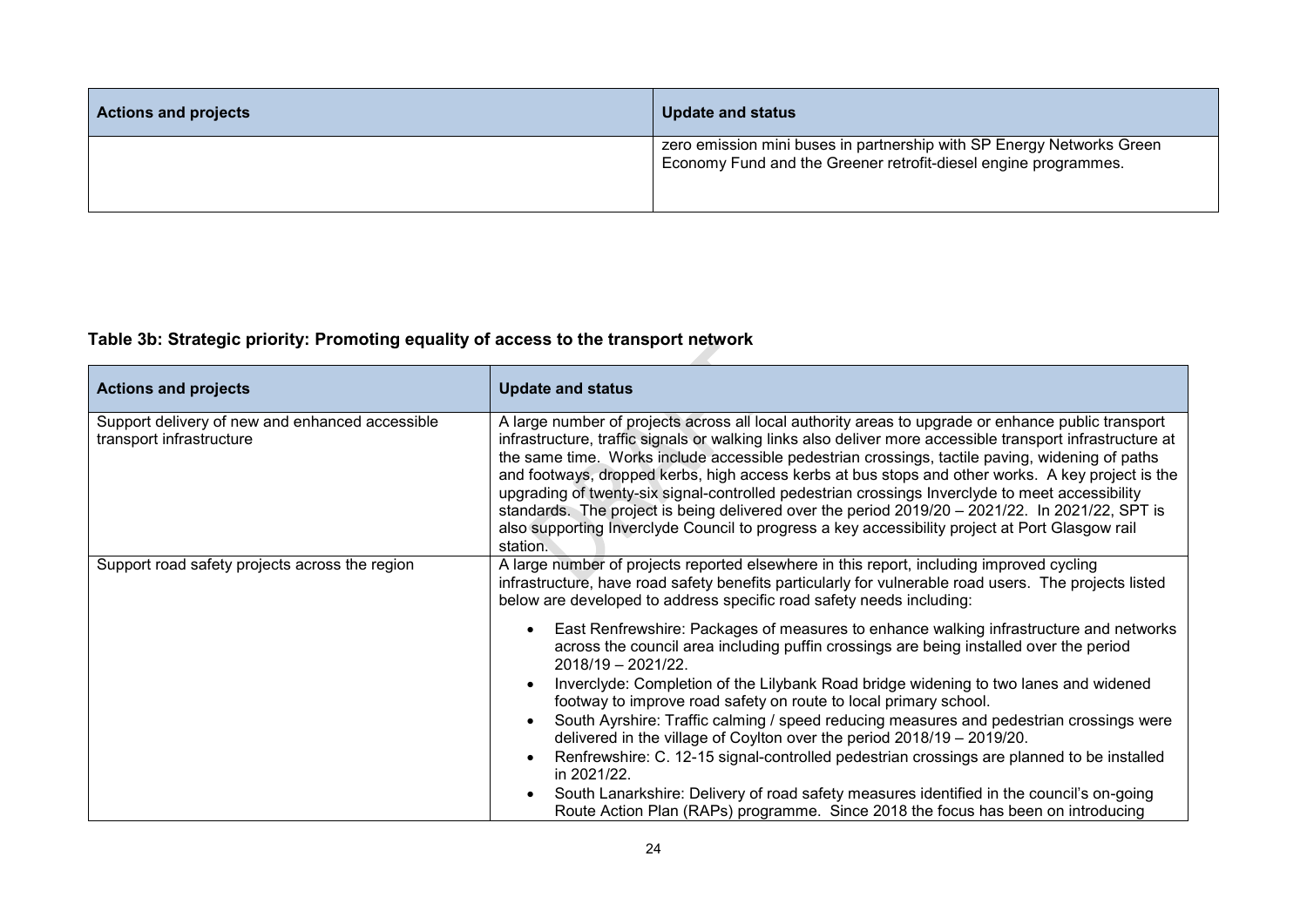| <b>Actions and projects</b>                                                      | <b>Update and status</b>                                                                                                                                                                                                                                                                                                                                                                                                                                                                                                                                                                                                                                                                                                                                                     |
|----------------------------------------------------------------------------------|------------------------------------------------------------------------------------------------------------------------------------------------------------------------------------------------------------------------------------------------------------------------------------------------------------------------------------------------------------------------------------------------------------------------------------------------------------------------------------------------------------------------------------------------------------------------------------------------------------------------------------------------------------------------------------------------------------------------------------------------------------------------------|
|                                                                                  | road safety improvements on routes connecting Hamilton, Cambuslang, East Kilbride,<br>Strathaven and Larkhall. Measures included new high friction surfacing, improved road<br>lining and signage and improvements at pedestrian crossing points including replacement<br>of existing island arrangement at Greenlees Road/Main St Cambuslang with a standard<br>layout with crossing points across each arm of the junction. Investigation and scheme<br>development is underway for locations to be targeted in 2021 and is based on the councils<br>assessment criteria for sites.                                                                                                                                                                                        |
| Improve accessibility of travel information at bus stops<br>and stations         | SPT is continuing to work towards fully upgraded roadside travel information at bus stops including<br>developing updated SPT Bus Information Standards. SPT is aiming to begin delivering the new<br>travel information at bus stops in 2021/22, although this is dependent upon a sustained relaxation<br>of COVID19 travel restrictions.                                                                                                                                                                                                                                                                                                                                                                                                                                  |
| Continue to invest in accessible vehicles for use on<br>local supported services | SPT continues to manage a low-floor and accessible fleet of circa 60 vehicles, a number of which<br>will transfer at the end of contract term for continued use in service delivery across Strathclyde as<br>well as being incorporated where practicable as part of continued fleet improvements across the<br>Community Transport sector.                                                                                                                                                                                                                                                                                                                                                                                                                                  |
| Administer and support the Strathclyde Concessionary<br><b>Travel Scheme</b>     | SPT continues to administer the Strathclyde Concessionary Travel Scheme on behalf of the Joint<br>Committee. In 2020/21, SPT carried out a review of the Scheme on behalf of the Joint Committee,<br>making recommendations to fare structures to improve the long-term sustainability of the Scheme.<br>In 2021/22, SPT will support the implementation of the outcomes of this review. Further information<br>can be found at: http://www.spt.co.uk/documents/latest/sctsjc120321 Minute.pdf                                                                                                                                                                                                                                                                               |
| <b>Updated action: Develop Subway Passenger Assist</b><br>service                | SPT is developing an improved Subway Passenger Assist policy in 2021/22.                                                                                                                                                                                                                                                                                                                                                                                                                                                                                                                                                                                                                                                                                                     |
| Updated action: Support roll out of Thistle Card                                 | The Thistle Card and App was developed by Sestran to make it easier for older and disabled<br>people to use public transport safely and conveniently. The Card is recognised by most public<br>transport operators and is available free to anyone who needs it. SPT has supported Thistle Card<br>since its inception and SPT continues to co-fund the card along with the other six Regional<br>Transport Partnerships in Scotland. SPT promotes the Thistle Card by providing leaflets at our<br>Bus Stations and Travel Centres, promoting Thistle Card on SPT twitter and creating a Thistle<br>Card page on our website. SPT has also been active in communicating the Thistle Card message<br>across our operational staff team and to bus operators across our area. |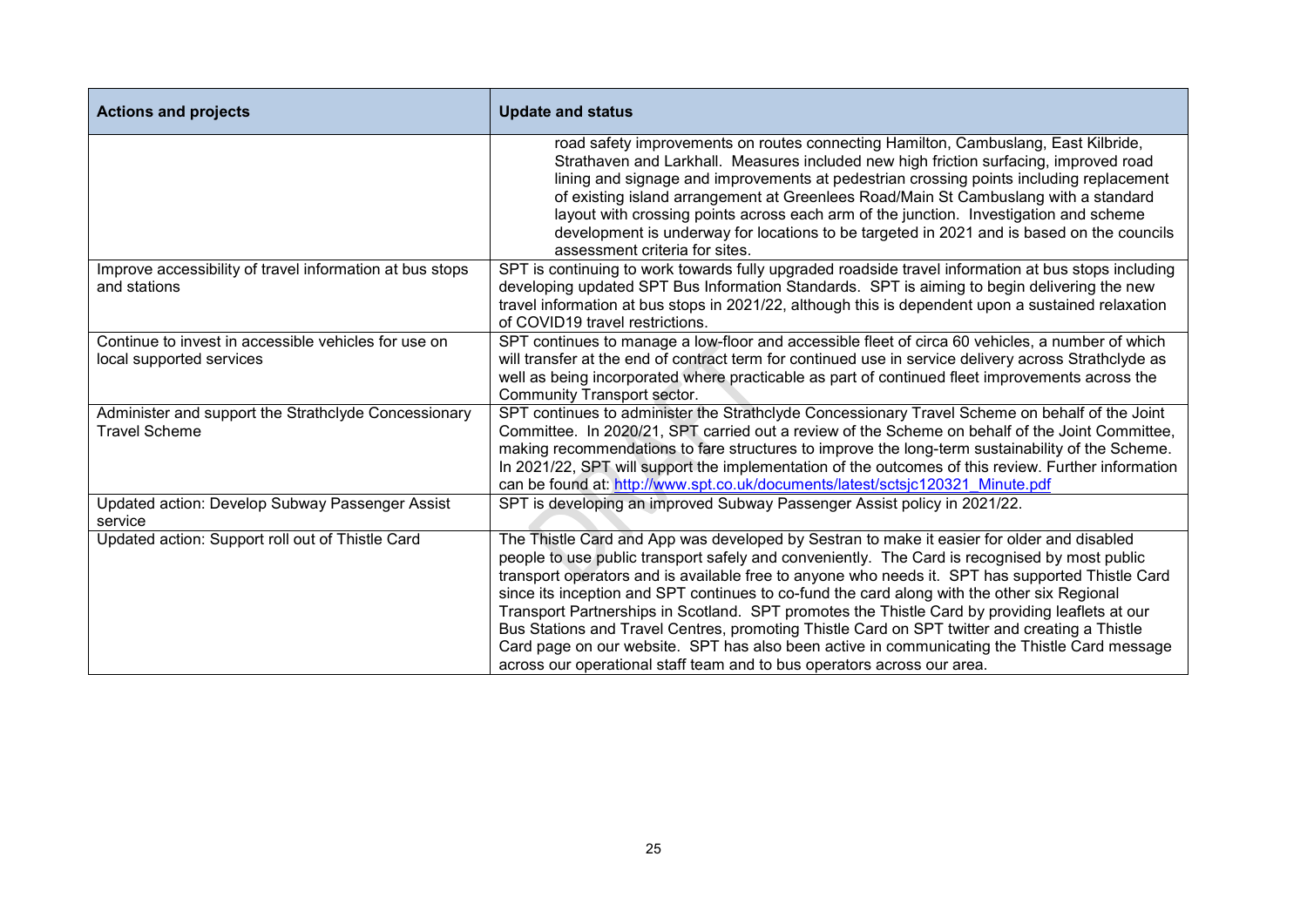### **5 Reduced Emissions**

## **Table 2a: Strategic priority: Encouraging more sustainable travel**

<span id="page-27-0"></span>

| <b>Actions and projects</b>                                                                                                                          | <b>Update and status</b>                                                                                                                                                                                                                                                                                                                                                                                                                                                                                                                                                                                                                                                                                                                                                                                                                                                                                                                                                                                                                                   |
|------------------------------------------------------------------------------------------------------------------------------------------------------|------------------------------------------------------------------------------------------------------------------------------------------------------------------------------------------------------------------------------------------------------------------------------------------------------------------------------------------------------------------------------------------------------------------------------------------------------------------------------------------------------------------------------------------------------------------------------------------------------------------------------------------------------------------------------------------------------------------------------------------------------------------------------------------------------------------------------------------------------------------------------------------------------------------------------------------------------------------------------------------------------------------------------------------------------------|
| Support implementation of Glasgow Low Emission Zone                                                                                                  | The first LEZ in Scotland was implemented in December 2018, led by Glasgow<br>City Council. SPT participates in the LEZ stakeholder forum and supports with<br>liaison activities with bus operators.                                                                                                                                                                                                                                                                                                                                                                                                                                                                                                                                                                                                                                                                                                                                                                                                                                                      |
| Work in partnership with local authorities to deliver Air Quality Management<br>Area action plans including on the A73 corridor in North Lanarkshire | This project seeks to reduce traffic congestion and improve air quality in the<br>A73 Carlisle Road corridor through Airdrie. This includes improvements at two<br>junctions: a double mini roundabout at A73 Carlisle Road junction with South<br>Biggar Road and Craigneuk Avenue, Airdrie and a mini roundabout at A73<br>Carlisle Road junction with Brownsburn Road. Optioneering and design phases<br>were completed in 2018/19 - 2020/21 and construction is scheduled to<br>commence 2021/22. These projects are delivered by North Lanarkshire<br>Council and funded by SPT.                                                                                                                                                                                                                                                                                                                                                                                                                                                                      |
| Deliver park and ride improvements to improve access to bus and rail services                                                                        | A number of projects to improve access to public transport services have been<br>delivered or progressed since 2018/19, including:<br>Glasgow: Completion of 220 space Robroyston rail station P&R<br>facilities<br>North Lanarkshire: Completion of 60 space extension to Wishaw rail<br>station P&R facilities<br>North Lanarkshire: Completion of improved pedestrian/cycling routes<br>and improved P&R facilities at Holytown station<br>North Lanarkshire: Completion of 80 space extension to Motherwell<br>Interchange P&R facilities<br>South Lanarkshire: Completion of 22 space extension to Carstairs rail<br>station P&R facilities<br>East Ayrshire: Completion of 22 space Kilmaurs rail station P&R<br>facilities<br>East Renfrewshire: Completion of 50 space extension to Barrhead rail<br>station P&R facilities<br>South Lanarkshire: Completion of land purchase and detailed design<br>for Cambuslang rail station P&R extension<br>West Dunbartonshire: Completion of design phase for potential new<br>P&R at Balloch rail station |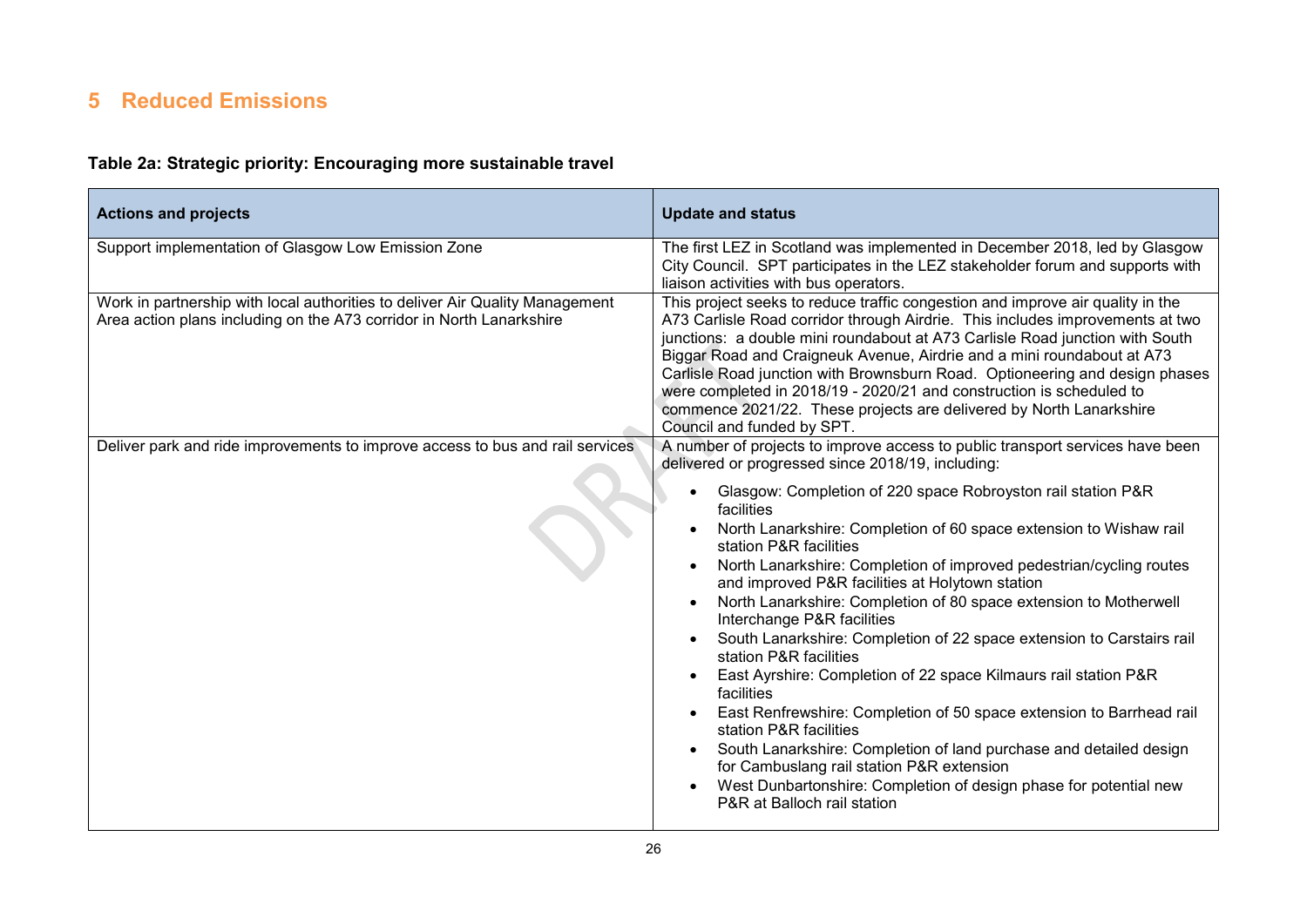| <b>Actions and projects</b>                                                                                                                                                            | <b>Update and status</b>                                                                                                                                                                                                                                                                                                                                                                                                                                                                                                                                                                                                                                                                                                                                                                                                                                                                                                                                                                                                                                                                                                                                                                                                                                                           |
|----------------------------------------------------------------------------------------------------------------------------------------------------------------------------------------|------------------------------------------------------------------------------------------------------------------------------------------------------------------------------------------------------------------------------------------------------------------------------------------------------------------------------------------------------------------------------------------------------------------------------------------------------------------------------------------------------------------------------------------------------------------------------------------------------------------------------------------------------------------------------------------------------------------------------------------------------------------------------------------------------------------------------------------------------------------------------------------------------------------------------------------------------------------------------------------------------------------------------------------------------------------------------------------------------------------------------------------------------------------------------------------------------------------------------------------------------------------------------------|
|                                                                                                                                                                                        | In 2021/22, SPT will support the completion of Cambuslang P&R.                                                                                                                                                                                                                                                                                                                                                                                                                                                                                                                                                                                                                                                                                                                                                                                                                                                                                                                                                                                                                                                                                                                                                                                                                     |
| Undertake assessment of existing park and ride provision and update evidence<br>base for future network requirements                                                                   | Park and ride needs are being assessed through the regional transport strategy<br>and STPR2 processes.                                                                                                                                                                                                                                                                                                                                                                                                                                                                                                                                                                                                                                                                                                                                                                                                                                                                                                                                                                                                                                                                                                                                                                             |
| Support delivery of improved active travel infrastructure and networks across<br>Strathclyde including supporting actions within local authority cycling & active<br>travel strategies | A number of cycling projects have been completed or progressed by local<br>authorities in the region with support from SPT since 2018/19, including:<br>Argyll and Bute: Helensburgh - Dumbarton regional cycle route:<br>completion of design phase for the remaining 6 sections, land purchase<br>of 2 sections and construction of 1 section<br>East Ayrshire: Completion of the detailed design for Kilmarnock -<br>Crosshouse Hospital cycle route<br>East Dunbartonshire: Completion of: Lenzie Station Sustainable<br>Transport Hub; Twechar path improvements; local links to Meadowburn<br>Primary School, Bishopbriggs; links to the John Muir Way/NCN755 and<br>between Forth and Clyde Canal and Kirkintilloch Town Centre;<br>Milngavie - Mugdock path improvements; and progress Lennoxtown<br>Access Improvements including improved local network links to NCN<br>755<br>East Renfrewshire: Completion of 1km shared use path in Barrhead<br>Glasgow: Delivery of improvements to signage, wayfinding and<br>monitoring equipment on city-wide network<br>Inverclyde: Completion of design phase for Cloch Road and Newark -<br>Parklea cycle routes and delivery of wayfinding and safety<br>improvements on local and national cycling networks; and contributed |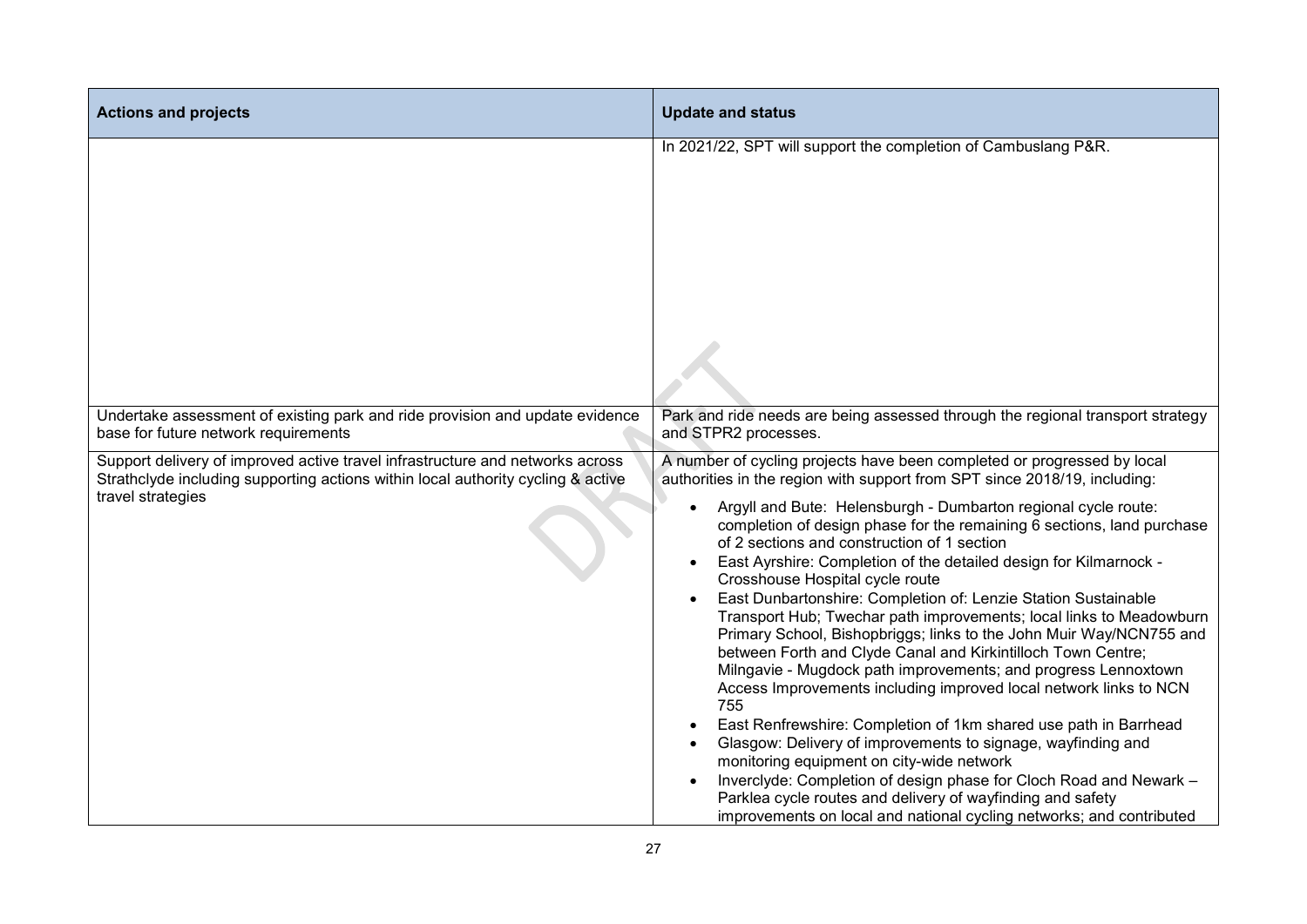| <b>Actions and projects</b> | <b>Update and status</b>                                                                                                                                                                                                                                                                                                                                                                                                                                                                                                                                                                                                                                                                                                                                                                                                                                                                                                                                                                                                                                                                                                                                                                                                                                                                                                                                                                                                                                                                                                                                                                                                                                                                                                                                                                                                                                                                                                                                                              |
|-----------------------------|---------------------------------------------------------------------------------------------------------------------------------------------------------------------------------------------------------------------------------------------------------------------------------------------------------------------------------------------------------------------------------------------------------------------------------------------------------------------------------------------------------------------------------------------------------------------------------------------------------------------------------------------------------------------------------------------------------------------------------------------------------------------------------------------------------------------------------------------------------------------------------------------------------------------------------------------------------------------------------------------------------------------------------------------------------------------------------------------------------------------------------------------------------------------------------------------------------------------------------------------------------------------------------------------------------------------------------------------------------------------------------------------------------------------------------------------------------------------------------------------------------------------------------------------------------------------------------------------------------------------------------------------------------------------------------------------------------------------------------------------------------------------------------------------------------------------------------------------------------------------------------------------------------------------------------------------------------------------------------------|
|                             | to the design of a new Toucan Crossing on the A8 Dalrymple Street<br>which will improve access for pedestrians and cyclist between<br>Greenock Town Centre and the N75 Cycle Network.<br>North Ayrshire: Completion of widened footway on Kilwinning Road<br>from Kilwinning Bypass to town centre and completion of path network<br>upgrades between Irvine town centre and i3 Enterprise Area including a<br>section of NCN<br>North Lanarkshire: Completion of upgraded link from Holytown Station<br>to the A723 along Loanhead Road; Completion of Ravenscraig Cycle<br>Path (construction) and completion of design phase for Croy station<br>access improvements<br>Renfrewshire: Completion of design phase for Paisley to Renfrew Cycle<br>Route<br>South Lanarkshire: Continued delivery of East Kilbride cycle network;<br>completion of Bothwell-Uddingston NCN74 & NCN75 connection via<br>Fallside Road and Bellshill Road; completion of initial designs for<br>further sections of Hamilton, Lanark and Carluke cycle networks<br>South Ayrshire: Completion of Phase 1 of the Loans to Troon cycle<br>path project Harling Drive to Dundonald Road and partial construction<br>of phase 2 through Marr. Completion of design phase and partial<br>construction of 2.8km Dundonald - Barassie path<br>In 2021/22, SPT will support cycling projects including:<br>• Argyll and Bute: Construction of bridge over Geilston Burn (on<br>Helensburgh - Dumbarton route)<br>East Ayrshire: Completion of design phase for Crosshouse Hospital to<br>Dundonald link<br>East Dunbartonshire: Design and construct Kirkintilloch & Lennoxtown<br>local links<br>East Renfrewshire: Design and construct section of A77 Strategic<br>Cycle Corridor<br>Glasgow: Installation of active travel network signage and monitoring<br>equipment<br>North Ayrshire: Design further section of the Brodick to Corrie Cycle<br>Path and construct sections of the Irvine local network |